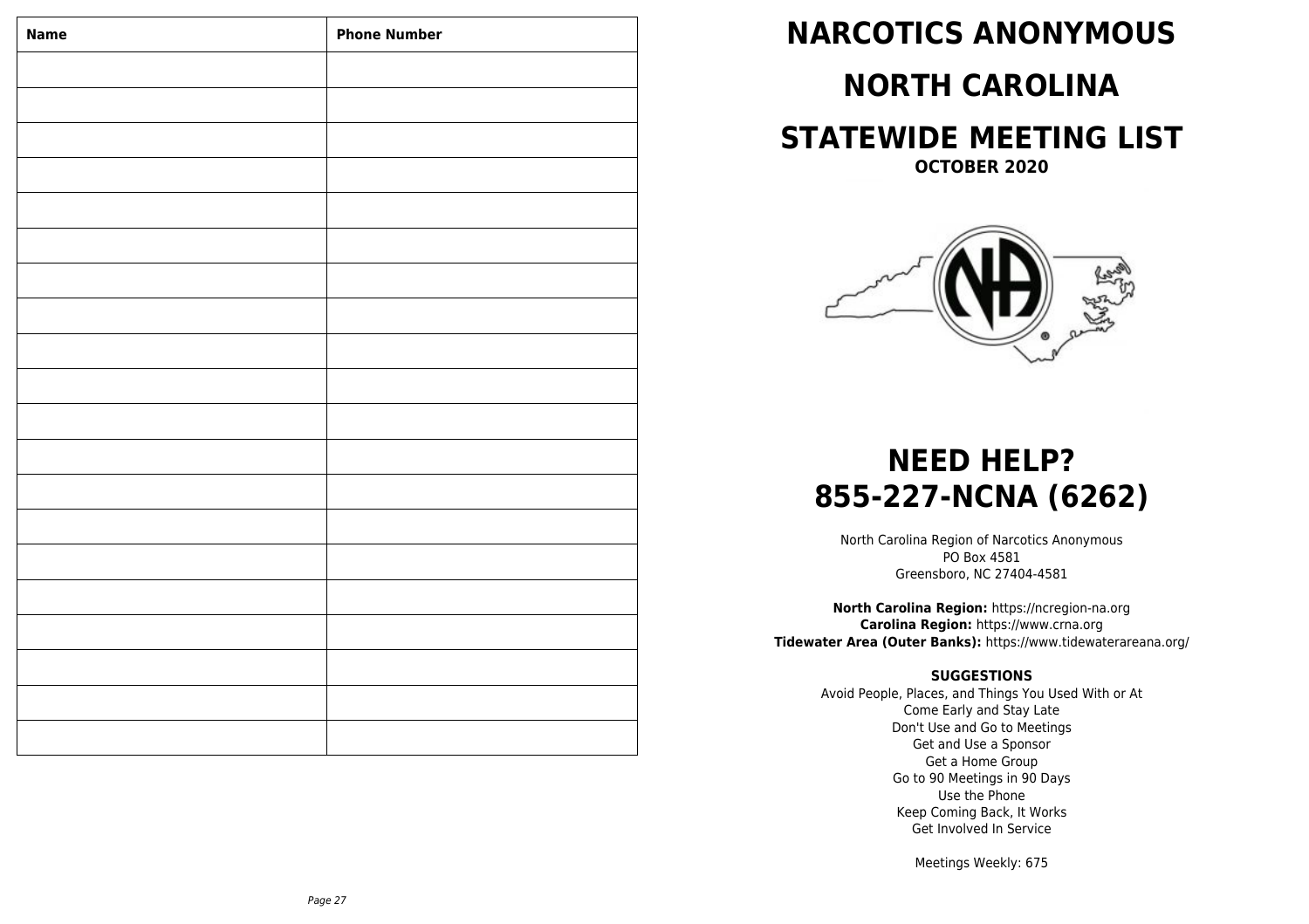# **THE TWELVE STEPS**

- 1. We admitted that we were powerless over our addiction, that our lives had become unmanageable.
- 2. We came to believe that a Power greater than ourselves could restore us to sanity.
- 3. We made a decision to turn our will and our lives over to the care of God as we understood Him.
- 4. We made a searching and fearless moral inventory of ourselves.
- 5. We admitted to God, to ourselves, and to another human being the exact nature of our wrongs.
- 6. We were entirely ready to have God remove all these defects of character.
- 7. We humbly asked Him to remove our shortcomings.
- 8. We made a list of all persons we had harmed and became willing to make amends to them all.
- 9. We made direct amends to such people wherever possible, except when to do so would injure them or others.
- 10. We continued to take personal inventory and when we were wrong promptly admitted it.
- 11. We sought through prayer and meditation to improve our conscious contact with God as we understood Him, praying only for knowledge of His will for us and the power to carry that out.
- 12. Having had a spiritual awakening as a result of these steps, we tried to carry this message to addicts, and to practice these principles in all our affairs.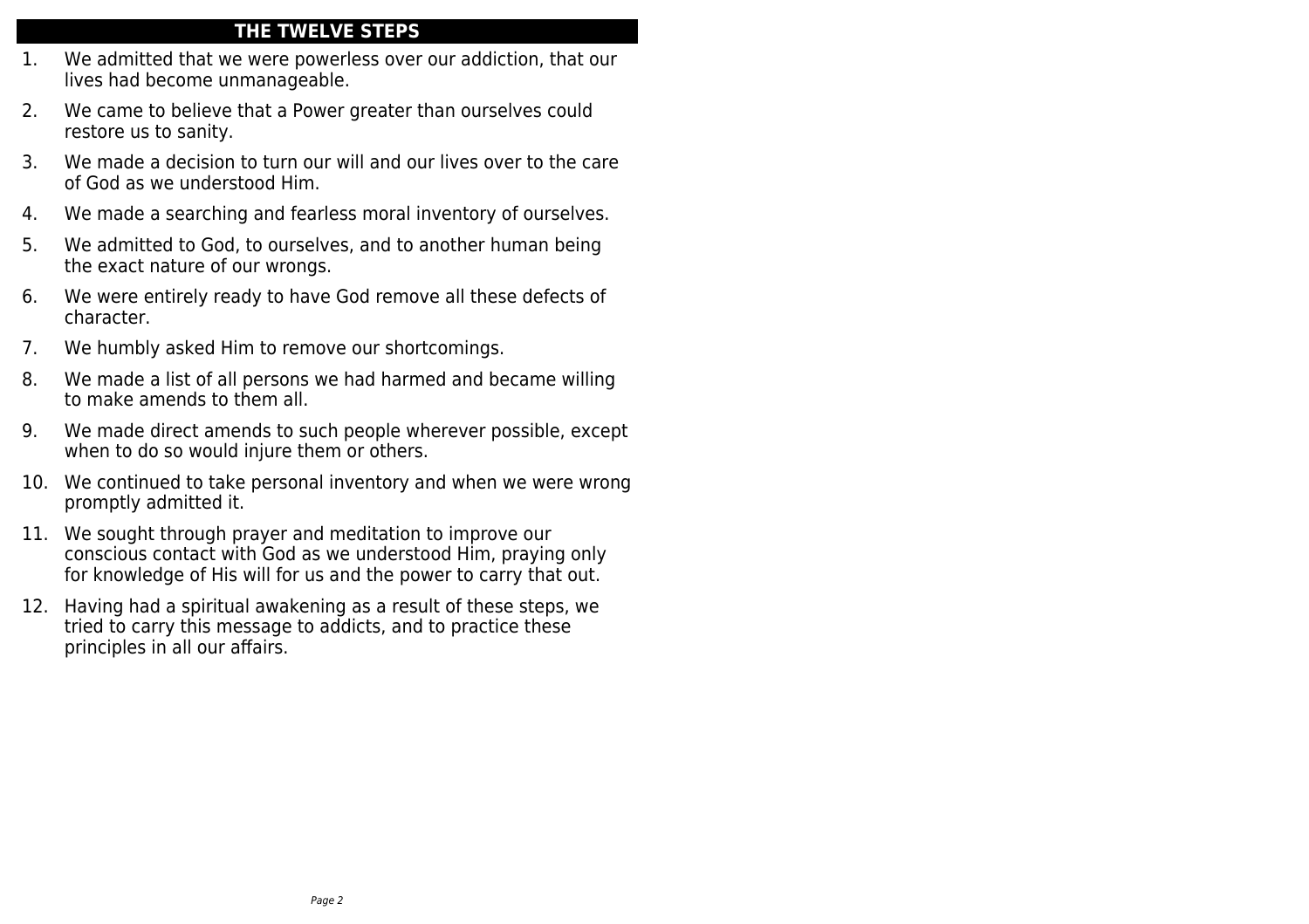# **THE TWELVE TRADITIONS**

- 1. Our common welfare should come first; personal recovery depends on NA unity.
- 2. For our group purpose there is but one ultimate authority— a loving God as He may express Himself in our group conscience. Our leaders are but trusted servants; they do not govern.
- 3. The only requirement for membership is a desire to stop using.
- 4. Each group should be autonomous except in matters affecting other groups or NA as a whole.
- 5. Each group has but one primary purpose—to carry the message to the addict who still suffers.
- 6. An NA group ought never endorse, finance, or lend the NA name to any related facility or outside enterprise, lest problems of money, property, or prestige divert us from our primary purpose.
- 7. Every NA group ought to be fully self-supporting, declining outside contributions.
- 8. Narcotics Anonymous should remain forever nonprofessional, but our service centers may employ special workers.
- 9. NA, as such, ought never be organized, but we may create service boards or committees directly responsible to those they serve.
- 10. Narcotics Anonymous has no opinion on outside issues; hence the NA name ought never be drawn into public controversy.
- 11. Our public relations policy is based on attraction rather than promotion; we need always maintain personal anonymity at the level of press, radio, and films.
- 12. Anonymity is the spiritual foundation of all our Traditions, ever reminding us to place principles before personalities.

| <b>Meeting Format Legend</b>                                                                                                                      |                                                                                                                        |                         |                                  |              |  |
|---------------------------------------------------------------------------------------------------------------------------------------------------|------------------------------------------------------------------------------------------------------------------------|-------------------------|----------------------------------|--------------|--|
| 1st                                                                                                                                               | <b>First Step</b>                                                                                                      | AB                      | Ask-It-Basket                    |              |  |
| B                                                                                                                                                 | <b>Beginners</b>                                                                                                       | <b>BEG</b>              | <b>Beginners</b>                 |              |  |
| BK                                                                                                                                                | <b>Book Study</b>                                                                                                      | BL                      | <b>Bi-Lingual</b>                |              |  |
| BT                                                                                                                                                | <b>Basic Text</b>                                                                                                      | Ċ                       | Closed                           |              |  |
| C                                                                                                                                                 | Closed to Non-Addicts                                                                                                  | CAN                     | Candlelight                      |              |  |
| CD                                                                                                                                                | <b>Closed Discussion</b>                                                                                               | CL                      | Candlelight                      |              |  |
| <b>CPC</b>                                                                                                                                        | Chairperson Choice                                                                                                     | CS                      | Children under Supervision       |              |  |
| <b>CW</b>                                                                                                                                         | Children Welcome                                                                                                       | <b>CW</b>               | Children Welcome                 |              |  |
| D                                                                                                                                                 | Discussion                                                                                                             | <b>DISC</b>             | Discussion                       |              |  |
| <b>ENG</b>                                                                                                                                        | English speaking                                                                                                       | F <sub>2</sub> F        | Face 2 Face                      |              |  |
| FD                                                                                                                                                | <b>Five and Dime</b>                                                                                                   | HL                      | <b>Historical Literature</b>     |              |  |
| HP                                                                                                                                                | Handicap Parking                                                                                                       | HY                      | Hybrid                           |              |  |
| IP                                                                                                                                                | <b>Informational Pamphlet</b>                                                                                          | IW                      | It Works -How and Why            |              |  |
| IT                                                                                                                                                | Just for Today                                                                                                         | Ĺ                       | Literature Study                 |              |  |
| LC                                                                                                                                                | <b>Living Clean</b>                                                                                                    | <b>LGBT</b>             | Lesbian Gay Bisexual Transgender |              |  |
| LIT                                                                                                                                               | Literature Study                                                                                                       | LIT                     | Literature Study                 |              |  |
| LIT                                                                                                                                               | Literature Study                                                                                                       | М                       | Men                              |              |  |
| ME                                                                                                                                                | Meditation                                                                                                             | <b>MED</b>              | Just for Today Study             |              |  |
| <b>NEW</b>                                                                                                                                        | Newcomer Meeting                                                                                                       | NS                      | No Smoking                       |              |  |
| <b>NS</b>                                                                                                                                         | No Smoking                                                                                                             | O                       | Open                             |              |  |
| O                                                                                                                                                 | Open                                                                                                                   | PTT                     | Pass The Torch                   |              |  |
| <b>RA</b>                                                                                                                                         | <b>Restricted Attendance</b>                                                                                           | RF                      | <b>Rotating Format</b>           |              |  |
| Rr                                                                                                                                                | Round Robin                                                                                                            | $\overline{\mathsf{s}}$ | <b>Spiritual Principals</b>      |              |  |
| SD                                                                                                                                                | Speaker/Discussion                                                                                                     | SG                      | <b>Step Working Guide</b>        |              |  |
| <b>STEP</b>                                                                                                                                       | Step                                                                                                                   | <b>STP</b>              | Step                             |              |  |
| So                                                                                                                                                | Speaker Only                                                                                                           | St                      | Step                             |              |  |
| <b>TC</b>                                                                                                                                         | <b>Temporarily Closed</b>                                                                                              | ТC                      | <b>Temporary Closed</b>          |              |  |
| <b>TOP</b>                                                                                                                                        | Topic                                                                                                                  | TRD                     | Tradition                        |              |  |
| TW                                                                                                                                                | <b>Traditions Workshop</b>                                                                                             | To                      | Topic                            |              |  |
| Tr                                                                                                                                                | Tradition                                                                                                              | V                       | Varies                           |              |  |
| <b>VAR</b>                                                                                                                                        | <b>Format Varies</b>                                                                                                   | <b>VAR</b>              | <b>Format Varies</b>             |              |  |
| VM                                                                                                                                                | <b>Virtual Meeting</b>                                                                                                 | W                       | Women                            |              |  |
| <b>WC</b>                                                                                                                                         | Wheelchair                                                                                                             | WC &                    | Wheelchair                       |              |  |
| $\overline{a}$                                                                                                                                    | <b>Outdoor Meeting</b>                                                                                                 |                         |                                  |              |  |
|                                                                                                                                                   |                                                                                                                        | <b>Helplines</b>        |                                  |              |  |
|                                                                                                                                                   | Crossroads Area - Johnston, Harnett, Sampson, Duplin Counties                                                          |                         |                                  | 888-557-1667 |  |
| Washington                                                                                                                                        | <b>Down East Area</b> - Alliance, Ayden, Goldsboro, Greenville, Morehead City, New Bern,                               |                         |                                  | 866-321-1631 |  |
| Greater Sandhills Area - Elizabethtown, Fayetteville, Lumberton, Pembroke,<br>Pinehurst, Raeford, Rockingham, Sanford, Southern Pines, Whiteville |                                                                                                                        |                         |                                  | 866-418-9500 |  |
|                                                                                                                                                   | Greensboro Area - Greensboro, Burlington, Graham, High Point, Thomasville                                              |                         |                                  | 866-375-1272 |  |
|                                                                                                                                                   | North Carolina Mountain Area - Bryson City, Candler, Cherokee, Clyde, Franklin,<br>Murphy, Sylva, Waynesville, Whitter |                         |                                  | 888-764-0365 |  |
| Our Primary Purpose Area - Carrboro, Chapel Hill, Hillsborough, Pittsboro                                                                         |                                                                                                                        |                         |                                  | 919-831-5587 |  |
| Southern Piedmont - Troy, Asheboro, Siler City, Bear Creek                                                                                        |                                                                                                                        |                         |                                  | 866-875-9751 |  |
|                                                                                                                                                   |                                                                                                                        |                         |                                  |              |  |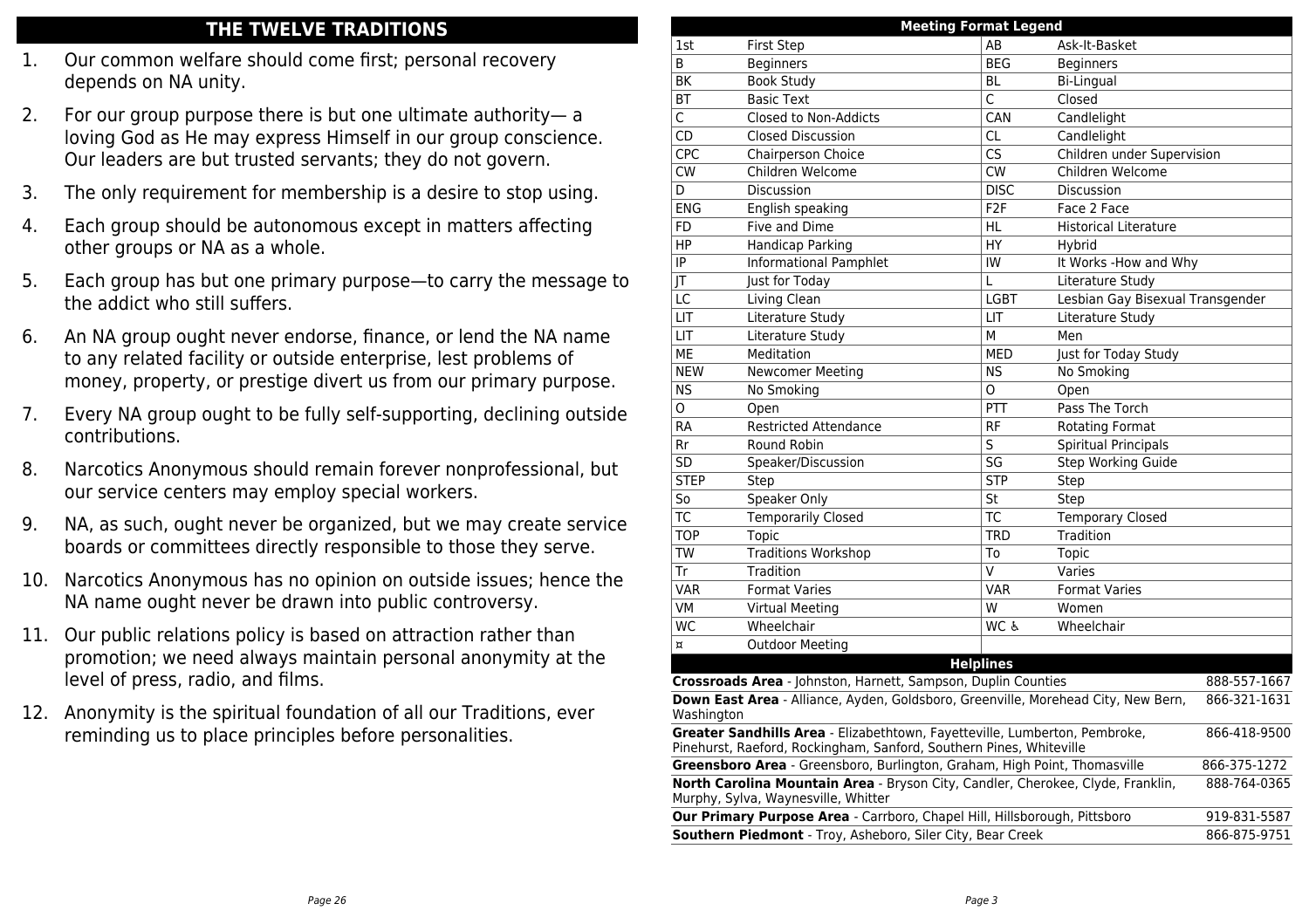#### **ADVANCE**

**Sat NOON Against All Odds**, Hillsdale Methodist Church, Password: 248808, 5018 Hwy 158, Advance, NC, 27006 (O,VM,TC,D,NS,WC)

#### **AHOSKIE**

**Tue 8:00PM Choanoke Choices**, St Thomas Episcopal Church, Parish Hall, 424 W Church St, Ahoskie, NC, 27910 (TC)

#### **ALBEMARLE**

**Mon 7:00PM 24/7 Clean Group**, Christ Episcopal Chruch, enter on Miller Street, 428 Pee Dee Avenue, Albemarle, NC, 28001 (O,BT)

**Tue 7:00PM Albemarle Narcotics Anonymous Group**, First St. UMC, 509 N 1st Street, Albemarle, NC, 28001 (BT)

**Wed 7:00PM 24/7 Clean Group**, Christ Episcopal Chruch, enter on Miller Street, 428 Pee Dee Avenue, Albemarle, NC, 28001 (O,BT,WC)

**Thu 7:00PM Albemarle Narcotics Anonymous Group**, First St. UMC, 509 N 1st Street, Albemarle, NC, 28001 (O,D)

**Sat 7:00PM 24/7 Clean Group**, Christ Episcopal Chruch, enter on Miller Street, 428 Pee Dee Avenue, Albemarle, NC, 28001 (O,BT,WC)

# **ALLIANCE**

**Wed 7:00PM Never Alone**, Pamlico County Senior Citizens Building, 800 Main St., Alliance, NC, 28515 (O,¤)

#### **ANGIER**

**Wed 7:30PM Crossroads To Recovery**, Providence Presbyterian Church, 14664 Highway 210 North, Angier, NC, 27501 (O,TC,D) Speaker 1st Week

**Thu 8:00PM One Day At A Time**, United Methodist Church, 278 Wilma St, Angier, NC, 27501 (O,D,BT,LC) Speaker 5th week

#### **APEX**

**Sun 7:30PM Living Clean & Serene**, New Horizons Fellowship, West Wing, 816 E. Williams St., Apex, NC, 27502 (TC,VM,SD,AB,B,Rr,D) ZOOM PASSWORD: NA.... Meeting virtually only now.

**Mon 7:30PM Living Clean & Serene**, New Horizons Fellowship, West Wing, 816 E. Williams St., Apex, NC, 27502 (O,VM,TC) ZOOM PASSWORD: NA..... Only virtual meeting

**Fri 7:30PM Never Alone Never Again**, \*\*\*In-Person, MASK REQUIRED\*\*\*, 1004 US-64, Apex, NC, 27523 (O,D)

# **ASHEBORO**

**Sun 10:00AM Viritual Mtg. Courage to Change**, 230 Kivett St, Asheboro, NC, 27203 (O,D)

**Sun 6:30PM Stay In Position**, Blue Building, 1380 Old Cedar Falls Road, Asheboro, NC, 27203 (D,O)

**Mon 10:00AM Keep It Simple**, Blue Building, 1380 Old Cedar Falls Road, Asheboro, NC, 27203

**Mon 6:30PM Stay In Position**, Blue Building, Asheboro, NC, 27203

**Mon 8:00PM Temp. Closed Burning Desire**, 221 Cliff Rd, Asheboro, NC, 27203 (O,To)

**Tue 10:00AM Keep It Simple**, Blue Building, 1380 Old Cedar Falls Road, Asheboro, NC, 27203

**Tue 6:30PM Stay in Position**, Blue Building, 1380 Old Cedar Falls Road, Asheboro, NC, 27203 (D,O)

**Wed 10:00AM Keep It Simple**, Blue Building, 1380 Old Cedar Falls Rd., Asheboro, NC, 27203

**Wed 6:00PM Viritual Mtg. Courage to Change**, 230 Kivett St, Asheboro, NC, 27203 (O,L)

**Wed 6:30PM Stay In Position**, Blue Building, 1380 Old Cedar Falls Road, Asheboro, NC, 27203

**Thu 10:00AM Keep It Simple**, Blue Building, 1380 Old Cedar Falls Road, Asheboro, NC, 27203

**Thu 6:30PM Stay In Position**, Blue Building, 1380 Old Cedar Falls Road, Asheboro, NC, 27203

**Thu 8:00PM Temp. Closed Burning Desire**, 221 Cliff Rd, Asheboro, NC, 27203 (O,BT)

**Fri 10:00AM Keep It Simple**, Blue Building, 1380 Old Cedar Falls Road, Asheboro, NC, 27203

**Fri 6:00PM Virtual Mtg.Courage to Change**, 230 Kivett Drive, Asheboro, NC, 27203

**Fri 6:30PM Stay In Position**, Blue Building, 1380 Old Cedar Falls Road, Asheboro, NC, 27203 (D,O)

**Sat 10:00AM Keep It Simple**, Blue Building, 1380 Old Cedar Falls Rd, Asheboro, NC, 27203 (O,W)

**Sat 4:00PM Virtual Mtg. Courage to Change**, 230 Kivett St, Asheboro, NC, 27203 (O,BT,L)

**Sat 6:30PM Stay In Position**, Blue Building, 1380 Old Cedar Falls Road, Asheboro, NC, 27203

# **ASHEVILLE**

**Sun 3:00PM WE CAME TO BELIEVE- 2 MEETINGS OF 25 @**, Morningside Baptist Church, Masks are mandatory while meeting outside and masks are provided, 14 Mineral Springs Rd, Asheville, NC, 28805 (¤) Masks are mandatory while meeting outside and masks are provided, no smoking/vaping during outside meeting, no guns/weapons/paraphernalia, must stay 6 feet apart

#### **WINSTON-SALEM (CONT)**

**Thu NOON Lunch Bunch**, Green Street United Methodist Church, 639 Green Street, Winston-Salem, NC, 27101 (VM,SD,C,TC,BT,NS)

**Thu 6:00PM New Connections**, New Story Church, 1401 Trademart Boulevard, Winston-Salem, NC, 27127 (O,VM,TC,NS,WC,D)

**Thu 6:30PM Primary Purpose**, Mt Zion Baptist Church, 950 File Street, Winston-Salem, NC, 27101 (O,VM,TC,NS,WC,D)

**Thu 7:00PM Hanging Tough**, Veterans Helping Veterans Heal, 3614 North Glenn Avenue, Winston-Salem, NC, 27105 (O,TC,NS,WC,D)

**Fri NOON Lunch Bunch**, Green Street United Methodist Church, 639 Green Street, Winston-Salem, NC, 27101 (O,VM,NS,TC,D)

**Fri 5:00PM Never Lonely Again**, Centenary United Methodist Church Annex, Fellowship and games after meeting - Speaker 1st Friday, 657 W Fifth Street, Winston-Salem, NC, 27101 (O,TC,NS,BT,WC) Note new time

**Fri 6:00PM Old School**, Samaritian Ministries, 414 E. Northwest Blvd., Winston-Salem, NC, 27101 (O,VM,SD,TC,NS,WC)

**Fri 7:00PM Hanging Tough**, Green Street UMC, 638 Green Street, Winston-Salem, NC, 27101 (O,TC,D,NS,WC)

**Fri 7:00PM Serenity Group - Fellowship Home**, The Fellowship Home, 661 North Spring Street, Winston-Salem, NC, 27101 (O,TC,NS,BK,WC,St)

**Fri 7:30PM Flatbook Friday**, Reynolda Church, EPC (formerly Reynolda Presbyterian), Johnston Building, Parking Lot D - Meeting will be held outside until further notice, weather permitting - bring your own chair. Inside if raining., 2200 Reynolda Road, Winston-Salem, NC, 27106 (O,LIT,NS,To,WC)

**Fri 10:30PM Lunch Bunch**, Winston-Salem, NC (TC,O,D,WC)

**Sat 10:00AM Serenity Group**, The Fellowship Home, 661 N. Spring Street, Winston-Salem, NC, 27101 (O,TC,NS,BT,WC)

**Sat 12:30PM Never Lonely Again**, Centenary United Methodist Church Annex, Password: 891797, 657 W Fifth Street, Winston-Salem, NC, 27101 (O,TC,VM,NS,WC,D)

**Sat 3:00PM Courage to Change**, Centenary United Methodist Church Annex, Password: 855190, 657 W Fifth Street, Winston-Salem, NC, 27101 (O,TC,VM,NS,WC,D)

**Sat 5:00PM Primary Purpose**, Mt Zion Baptist Church, Speaker 2nd Saturday, 950 File Street, Winston-Salem, NC, 27101 (O,SD,TC,BT,NS,WC)

**Sat 6:00PM New Connections**, New Story Church, 1401 Trademart Boulevard, Winston-Salem, NC, 27127 (O,VM,TC,LIT,NS,WC)

**Sat 6:00PM Old School**, Samaritian Ministries, 414 E. Northwest Blvd., Winston-Salem, NC, 27101 (O,VM,SD,TC,NS,WC)

**Sat 7:00PM Hanging Tough**, Bethesda Center, 924 Patterson Avenue, Winston-Salem, NC, 27101 (O,TC,M,D,BT,NS,W)

**Sat 7:00PM Men of Hope**, Forsyth Detention Center, Day permission needed-contact Donald M. 336-341-0319, 307 Craft Drive, Winston-Salem, NC, 27105 (O,TC,M,D,RA,NS)

**Sat 8:00PM Hope Unlimited**, Wake Forest University - 302 Wingate Hall, 1834 Wake Forest Drive, Winston-Salem, NC, 27106 (O,VM,TC,D,NS,WC)

# **WINTERVILLE**

**Sun 7:30PM Just for Today**, Winterville, NC (O,VM)

**Tue 7:30PM Just For Today**, Winterville, NC, 28590 (VM)

**Thu 7:30PM Just For Today**, Winterville, NC, 28590 (VM,BT,L)

#### **WRIGHTSVILLE BEACH**

**Sat 10:45PM Moonlight Meeting Group**, South End Gazebo (Wrightsville Beach), Public Beach Access #43(All the way to South End) / Seasonal (April - TBD), 1000 S. Lumina Avenue, Wrightsville Beach, NC, 28480 (O,D,ME)

# **ZEBULON**

**Mon 7:00PM Miracles In Progress**, Wakefiled Central Baptist Church, 308 Proctor St., Zebulon, NC, 27597 (O,VM,IP,TC,D,BT)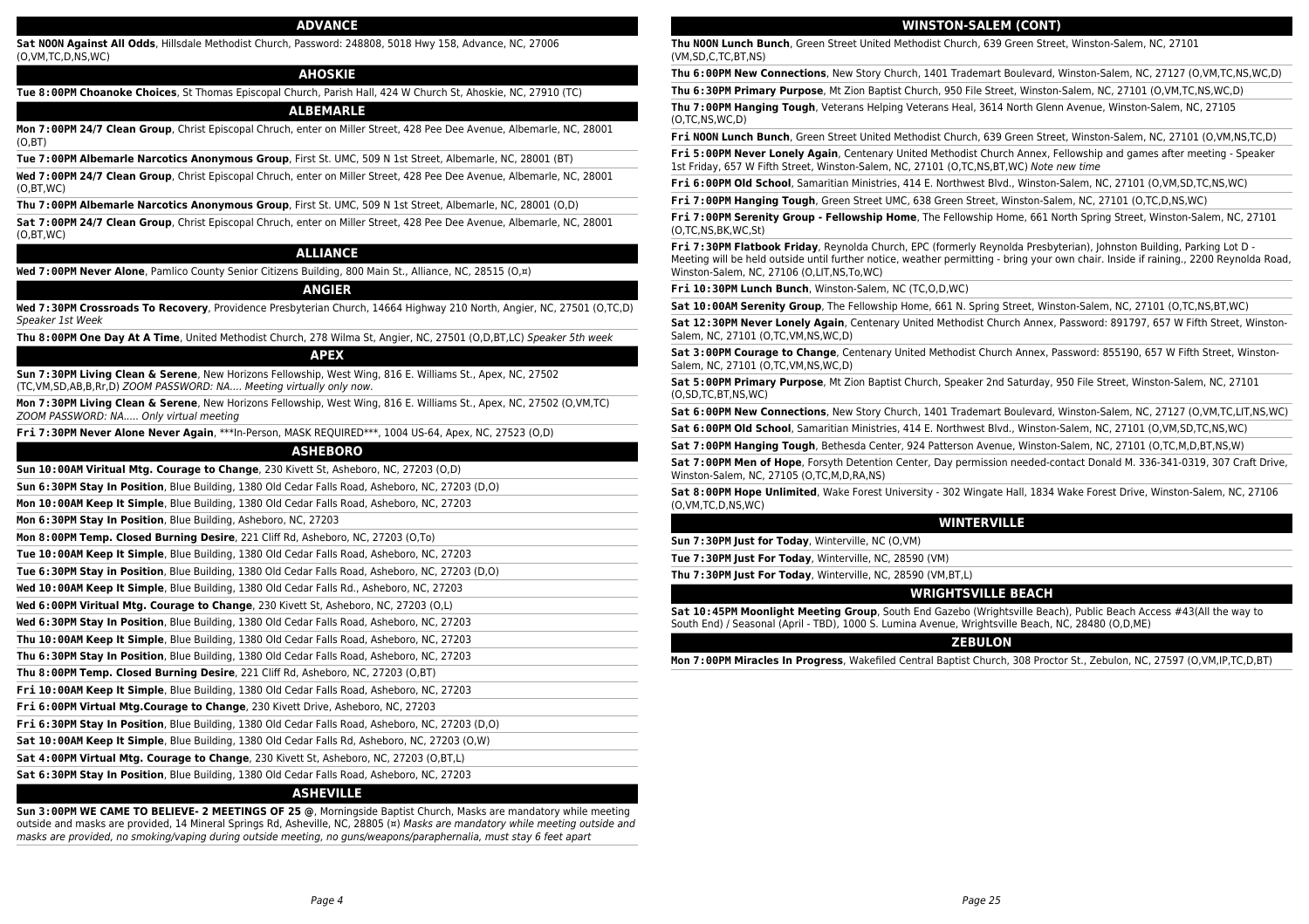#### **WILMINGTON (CONT)**

**Sat 10:30AM Rush Hour Group**, Morning Glory, 1415 Dawson Street, Wilmington, NC, 28401 (NEW,O,VM,B,TC,D,BK) Zoom Password (if required): recovery

**Sat 6:45PM We Came to Believe Group**, New Hanover Correctional Facility, 330 Division Drive, Wilmington, NC, 28401 (D,C) \*MUST be prison oriented\*

**Sat 7:00PM Klean & Krazy Group**, RRC Building, 5001 Wrightsville Avenue, Wilmington, NC, 28403 (O,TC,D,BT,BK,WC) Meets under canopy at the rear of the facility.

**Sat 7:00PM Saturday Night Live Group**, Temple Baptist Church, 1801 Market St., Wilmington, NC, 28403 (O,TC,VM,BT,WC)

**WILSON**

**Sun 6:30PM Together We Can**, Wilson Medical Center - in auditorium, \*\*\*Status Unknown\*\*\*, 1705 Tarboro St. S.W., Wilson, NC, 27893 (O)

**Mon NOON Mid Day Miracles**, Suite C, 2860 Ward Blvd., Wilson, NC, 27893 (TC,D)

**Mon 7:00PM Together We Can**, Wilson Medical Center - Wells Fargo Room, \*\*\*Status Unknown\*\*\*, 1705 Tarboro St. S.W., Wilson, NC, 27893 (O)

**Tue 7:30PM Spiritual Change**, First United Methodist Church, \*\*\*Currently meeting in person\*\*\*, 100 Green St. N.E., Wilson, NC, 27893

**Wed 7:00PM Together We Can**, Wilson Medical Center - Wells Fargo Room, \*\*\*Status Unknown\*\*\*, 1705 Tarboro St. S.W., Wilson, NC, 27893 (O,D)

**Thu 7:30PM Spiritual Change**, First United Methodist Church, \*\*\*Currently meeting in person\*\*\*, 100 Green St. N.E., Wilson, NC, 27893 (O,BK,WC)

**Fri NOON Mid Day Miracles**, Suite C, 2860 Ward Blvd., Wilson, NC, 27893 (TC,D)

**Fri 7:00PM Together We Can**, Wilson Medical Center - Wells Fargo Room, \*\*\*Status Unknown\*\*\*, 1705 Tarboro St. S.W., Wilson, NC, 27893 (O)

**Sat NOON Mid Day Miracles**, Suite C, 2860 Ward Blvd., Wilson, NC, 27893 (TC,D)

**Sat 7:30PM Spiritual Change**, First United Methodist Church, \*\*\*Currently meeting in person\*\*\*, 100 Green St. N.E., Wilson, NC, 27893 (O,D)

# **WINSTON-SALEM**

**Sun 9:00AM Courage to Change**, Fellowship Home, 661 N Spring Street, Winston-Salem, NC, 27101 (O,TC,NS,D)

**Sun 10:30AM Free and Serene**, Speas Elementary, back left corner of the field, 2000 Polo RD, Winston-Salem, NC, 27106 (O,VM,D,NS,WC)

**Sun 2:00PM New Connections**, New Story Church, 1401 Trademart Boulevard, Winston-Salem, NC, 27127 (O,VM,TC,NS,JT,WC)

**Sun 4:00PM Never Lonely Again**, Centenary United Methodist Church Annex, 657 W Fifth Street, Winston-Salem, NC, 27101 (O,TC,LIT,D,NS,WC,So)

**Sun 6:00PM Alternative**, 206 Crawford Hall, NC School of the Arts, 1533 South Main Street, Winston-Salem, NC, 27127 (O,TC,D,NS,WC)

**Sun 7:00PM Hanging Tough**, Centenary, UMC Annex, 657 W. Fifth Street, Winston-Salem, NC, 27101 (O,TC,D,NS,WC,So)

**Mon NOON Lunch Bunch**, Green Street United Methodist Church, 639 Green Street, Winston-Salem, NC, 27101 (O,NS,TC,D)

**Mon 6:00PM Old School**, Samaritan Ministries, 414 E. Northwest Blvd., Winston-Salem, NC, 27101 (O,VM,WC,NS,D,TC)

**Mon 7:00PM Courage to Change**, Fellowship Home, 661 N Spring Street, Winston-Salem, NC, 27101 (O,TC,LIT,NS)

**Mon 8:00PM New Connections**, Christ's Beloved Community (Formerly Christ Lutheran Church), 3205 S Main Street, Winston-Salem, NC, 27127 (O,M,D,NS,W)

**Tue NOON Lunch Bunch**, Green Street United Methodist Church, 639 Green Street, Winston-Salem, NC, 27101 (C,TC,D,NS,Tr,St)

**Tue 6:00PM New Connections**, New Story Church, Enter through side door, 1401 Trademart Boulevard, Winston-Salem, NC, 27127 (O,TC,VM,NS,WC,D)

**Tue 6:30PM Primary Purpose**, Mt Zion Baptist Church, 950 File Street, Winston-Salem, NC, 27101 (O,VM,TC,NS,B,WC)

**Tue 8:00PM Hope Unlimited**, St Timothy's Episcopal Church, Downstairs-Outside Entrance, 2575 Parkway Drive, Winston-Salem, NC, 27103 (O,VM,CL,TC,D,NS)

**Wed NOON Lunch Bunch**, Green Street United Methodist Church, 639 Green Street, Winston-Salem, NC, 27101 (O,VM,TC,NS,AB)

**Wed 7:00PM Free At Last**, Unitarian-Universalist Fellowship, 4055 Robinhood Road, Winston-Salem, NC, 27106 (O,VM,TC,D,NS,WC)

**Wed 7:00PM Hanging Tough**, Centenary, UMC Annex, 657 W. Fifth Street, Winston-Salem, NC, 27101 (O,TC,D,BT,NS,WC)

**Wed 8:00PM New Connections**, Christ's Beloved Community (Formerly Christ Lutheran Church), 3205 S Main Street, Winston-Salem, NC, 27127 (O,NS,D)

#### **ASHEVILLE (CONT)**

**Mon 12:30PM Silver Door (Social Distance and Mask MANDATORY)**, 50 S. Market Street, Asheville, NC, 28801 (O,D) Social Distance and Mask MANDATORY

**Mon 7:30PM Millions Sold, Thousands**, password- recovery, Asheville, NC, 28806 (TC,VM) password - recovery

**Tue 12:30PM Silver Door (Social Distance and Mask MANDATORY)**, 50 S. Market Street, Asheville, NC, 28801 (D,O) Social Distance and Mask MANDATORY

**Tue 6:00PM Living Clean**, Needs Support, Asheville, NC, 28806 (TC,VM) password - recovery

**Wed 12:30PM Silver Door (Social Distance and Mask MANDATORY)**, 50 S. Market Street, Asheville, NC, 28801 (O,D) Social Distance and Mask MANDATORY

**Thu 12:30PM Silver Door (Social Distance and Mask MANDATORY)**, 50 S. Market Street, Asheville, NC, 28801 (D,O) Social Distance and Mask MANDATORY

**Thu 8:00PM WE CAME TO BELIEVE - 2 separate meetings 25@**, Morningside Baptist Church, Masks are mandatory while meeting outside and masks are provided, 14 Mineral Springs Rd, Asheville, NC, 28805 ( $\alpha$ ) Masks are mandatory while meeting outside and masks are provided, no smoking/vaping during outside meeting, no guns/weapons/paraphernalia, must stay 6 feet apart

**Fri 12:30PM Silver Door (Social Distance and Mask MANDATORY)**, meets outdoors weather permitting, 50 S. Market Street, Asheville, NC, 28801 (O,D) Social Distance and Mask MANDATORY

**Fri 8:00PM No Name**, Asheville, NC, 28801 (SD,VM,O,TC) password - recovery

**Sat 12:30PM Silver Door (Social Distance and Mask MANDATORY)**, meets outdoors weather permitting, 50 S. Market Street, Asheville, NC, 28801 (D,O) Social Distance and Mask MANDATORY

**Sat 8:00PM Lost and Found**, Asheville, NC, 28801 (TC,VM,D,O) password - recovery

#### **ASHEVILLE**

**Sat 6:00PM H & I Subcommittee 2nd Saturday of the month**, st. pauls, 233 hillside St., ASHEVILLE, NC, 28801 (TC,VM)

#### **AYDEN**

**Sun 7:00PM Freedom Bound**, Ayden Town Hall, 4106 West Street, Ayden, NC, 28513 (O,TC,WC,D)

**Mon 7:00PM Freedom Bound**, Community Building, 548 Second St, Ayden, NC, 28513 (O,TC,WC,D)

# **BEAR CREEK**

**Mon 7:00PM Loving Arms**, 10568 NC Highway 902, Bear Creek, NC, 27207 (O,D)

# **BELMONT**

**Mon 6:30PM Courage to Change Group**, Catawba Heights Baptist Church, 311 Belmont Road, Belmont, NC, 28012 (O,D,BT,BK,WC)

**Wed 7:30PM Back to Basics Group**, First Presbyterian Church of Belmont, Zoom Password: recovery, 115 Main Street, Belmont, NC, 28101 (O,VM,TC,WC,D)

**Fri 6:00PM Agape Group**, St Marks Methodist Church, Zoom Password: agape, 716 S Main Street, Belmont, NC, 28120 (O,VM,IP,TC,D,ME,To)

**Sat 9:00PM Agape Group**, St Marks Methodist Church, Zoom Password: agape, 716 S Main Street, Belmont, NC, 28120 (O,VM,CL,TC,D,To)

#### **BENSON**

**Sun 7:00PM Insight**, Benson PFWB Youth Center, 105 East Morgan St, Benson, NC, 27504 (O,D)

**Tue 7:00PM Insight**, Benson PFWB Youth Center, 105 East Morgan St, Benson, NC, 27504 (O,D,Tr,St)

**Thu 7:30PM Surrender**, Benson PFWB Youth Center, 105 East Morgan st., Benson, NC, 27504 (O,WC,L)

**Sat 8:00PM Surrender**, Benson PFWB Youth Center, 105 East Morgan st., Benson, NC, 27504 (O,WC,D)

# **BOONE**

**Sun 7:00PM Clean and Serene Group**, St Luke's Episcopal Church, TEMPORARILY CLOSED, 170 Council Street, Boone, NC, 28607 (O,WC)

**Tue 7:00PM Clean and Serene Group**, St. Luke's Episcopal Church, 170 Council Street, Boone, NC, 28607 (O,D,CL)

**Thu 7:00PM Clean and Serene Group**, St. Luke's Episcopal Church, TEMPORARILY CLOSED, 170 Council St., Boone, NC, 28607 (O,WC)

**Fri 5:30PM Friday Night Fix**, Club 12 (Service Room), TEMPORARILY CLOSED, 141 Health Center Drive, Boone, NC, 28607 (O,WC)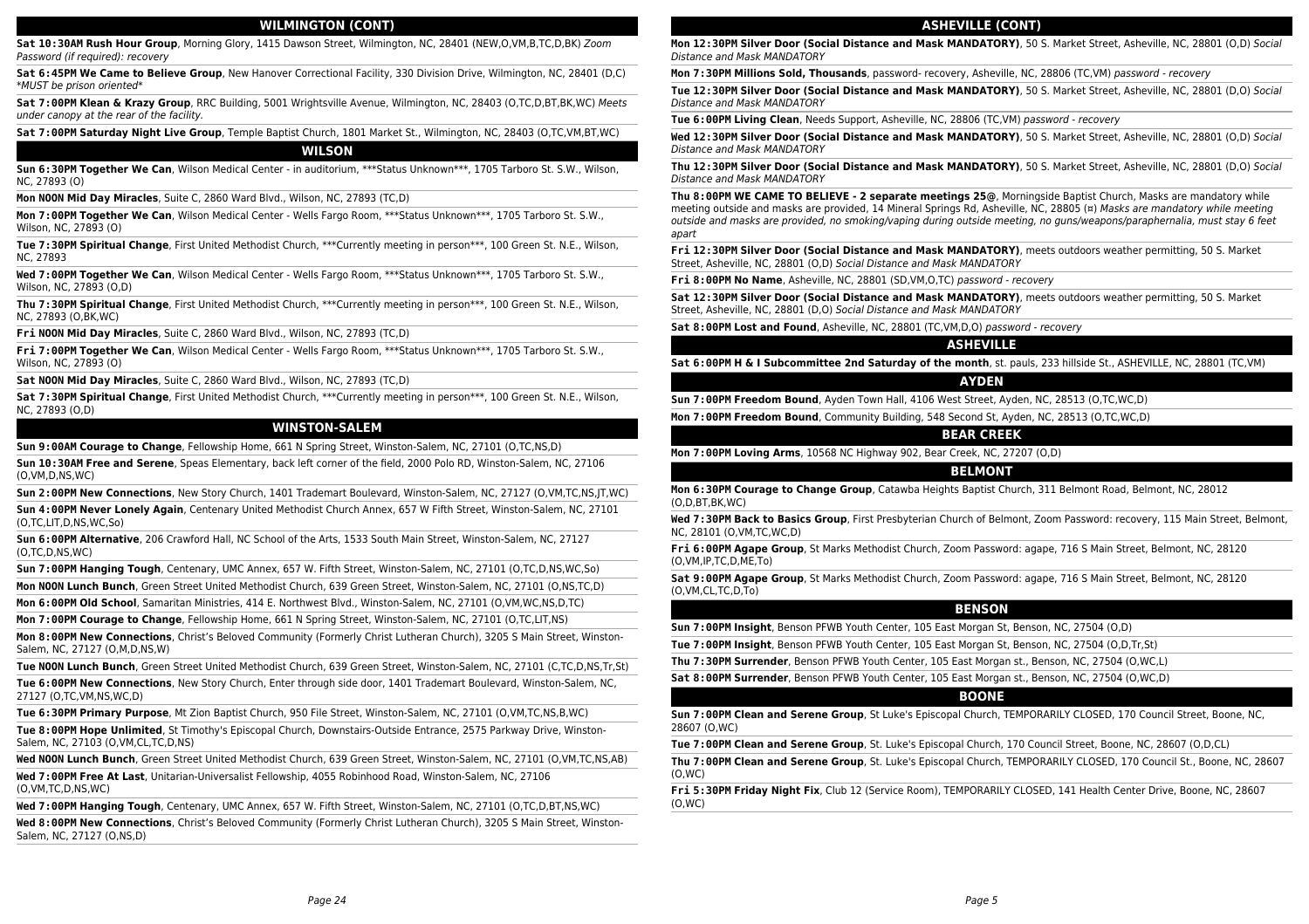#### **BROOKFORD**

**Sat 9:00AM Hope For The Hopeless Group**, A Place To Talk Church, 1546 Brookford Church Road, Brookford, NC, 28602 (O,RF,WC)

#### **BURGAW**

**Fri 6:30PM The New Beginning Group**, Burgaw Methodist Church, 110 Bridger Street, Burgaw, NC, 28425 (O,BT)

#### **BURLINGTON**

**Tue 6:00PM Possible Dreams**, The Little White Church, 522 Trollinger St, Burlington, NC, 27215 (O,L)

**Wed 6:30PM Crossroads**, Macedonia Lutheran Church, 421 W. Front St., Burlington, NC, 27215 (O,VAR)

**Thu NOON Possible Dreams**, The Little White Church, 522 Trollinger St, Burlington, NC, 27215 (O,C,L)

**Fri 6:30PM Crossroads**, Macedonia Lutheran Church, 421 W. Front St., Burlington, NC, 27215 (O,V)

**Sat 3:00PM Possible Dreams**, The Little White Church, 522 Trollinger St, Burlington, NC, 27215 (O,D)

#### **BURNSVILLE,**

**Sun 4:00PM Burnsville Back Room**, Higgins Methodist Church, meeting indoors, windows open, fan running mask and social distancing, 106 Academy Street, Burnsville,, NC, 28714 (STP,D,O)

**Wed 6:00PM Burnsville Back Room**, Higgins Methodist Church, meeting indoors, windows open, fan running mask and social distancing, 106 Academy Street, Burnsville,, NC, 28714 (STP,D,O)

#### **CAROLINA BEACH**

**Thu 7:00PM Carolina Beach Group**, Seaside Chapel, 105 Dow Road, Carolina Beach, NC, 28428 (O,VM,D) Meeting in person again as well as Zoom.

# **CARY**

**Tue NOON Experience, Strength, and Hope**, White Plains Methodist Church, Room# C-203, 313 S.E. Maynard Rd., Cary, NC, 27511 (TC,VM) Password: hope

**Tue 8:00PM Tuesday Night Live**, Greenwood Forest Baptist Church, 110 S.E. Maynard Rd., Cary, NC, 27511 (O,SD,TC,D,VM) PASSWORD: tnl

**Thu NOON Experience, Strength, and Hope**, White Plains Methodist Church, Room# C-203, 313 S.E. Maynard Rd., Cary, NC, 27511 (TC,VM) Password: hope

**Thu 8:00PM Freedom Thru Recovery**, Greenwood Forest Baptist Church, 110 S.E. Maynard Rd., Cary, NC, 27511 (TC,VM,D,CL,C) PASSWORD: Just4Today

**Sat 8:30PM Young Connections To Recovery**, Online Only, 317 W. Chatham St., Cary, NC, 27511 (O,TC,VM,D,CL,ME) ZOOM PASSWORD: YCR

#### **CHADBOURN**

**Fri 7:00PM No Matter What Group**, 204 West 4th Street, Chadbourn, NC, 28431 (O,D)

#### **CHANDLER**

**Thu 7:00PM Seeds of Recovery**, First Step Farm Women's Facility, 200 Pete Luther Road, Chandler, NC, 28715 (TC,To,W)

#### **CHAPEL HILL**

**Sun NOON Expressions of Freedom**, Amity UMC Scout Hut Bldg, 825 Estes Dr., Chapel Hill, NC, 27514 (O,B,VM,TC)

**Mon NOON Expressions of Freedom**, Amity UMC Scout Hut Bldg, 825 Estes Dr., Chapel Hill, NC, 27514 (O,B,VM,TC)

**Tue NOON Expressions of Freedom**, Amity UMC Scout Hut Bldg, 825 Estes Dr., Chapel Hill, NC, 27514 (O,B,VM,TC)

**Tue 8:00PM New Connections**, Christ United Methodist Church Sunday School Building, BOTH IN-PERSON (Outside) & VIRTUAL MEETING, 105 Market St., Chapel Hill, NC, 27516 (VM,Tr,St,C)

**Wed NOON Expressions of Freedom**, Amity UMC Scout Hut Bldg, 825 Estes Dr., Chapel Hill, NC, 27514 (O,B,VM,TC)

**Wed 6:00PM Starlight Group**, Christ United Methodist Sunday School Building (Outside), 105 Market St., Chapel Hill, NC, 27516 (O,NS,St)

**Wed 8:00PM Freedom Group**, United Church of Chapel Hill, 1321 Martin Luther King, Jr. Blvd., Chapel Hill, NC, 27514 (O,VM,L,TC)

**Thu NOON Expressions of Freedom**, Amity UMC Scout Hut Bldg, 825 Estes Dr., Chapel Hill, NC, 27514 (O,B,VM,TC)

**Fri NOON Expressions of Freedom**, Amity UMC Scout Hut Bldg, 825 Estes Dr., Chapel Hill, NC, 27514 (O,B,VM,TC)

**Fri 8:00PM Never Alone Never Again**, New Hope Presbyterian Church, Enter in the back of the church, 4701 NC Highway 86 N., Chapel Hill, NC, 27516 (O,VM,TC)

**Fri 8:00PM New Connections**, Christ United Methodist Sunday School Building, BOTH IN-PERSON (Outside) & VIRTUAL MEETING, 105 Market St., Chapel Hill, NC, 27516 (O,Tr,St,VM)

#### **WILMINGTON (CONT)**

**Sun 8:30PM Answer Group**, Trinity Life Center, Zoom Password: 257812, 4008 South College Road, Wilmington, NC, 28412 (TC,VM,D,C)

**Mon 7:00AM 7-ISH Group**, Winter Park Presbyterian Church, Meets in the gymnasium., 4501 Wrightsville Avenue, Wilmington, NC, 28403 (O,NS,D) Masks are required at this facility.

**Mon NOON Celebration Group**, RRC Building, 5001 Wrightsville Avenue, Wilmington, NC, 28403 (O,RF,TC,D,So) Meets under canopy at the rear of the facility.

**Mon 6:30PM Last House Group**, Devon Park United Methodist Church, 3403 Winston Boulevard, Wilmington, NC, 28403 (O,TC,D) Meeting under Gazebo behind church (not visible from road). On the second Monday of each month, a Tradition Study will be held.

**Mon 7:00PM Just Stay Group**, 10 Henry Street, Wilmington, NC, 28405 (O,RF,D,BK)

**Mon 8:00PM Phoenix Group**, Winter Park Presbyterian, Meeting entrance located on side of building at gym., 4501 Wrightsville Avenue, Wilmington, NC, 28403 (O,TC,D,BT,BK) Meets at Hugh McCrae Park, Shelter 5 Monday & Friday

**Mon 8:00PM Turning Point Group**, Mother Hubbard's Cupboard, Not Handicap Accessible/Temporarily Closed, 315 Red Cross Street, Wilmington, NC, 28401 (VM,TC,C,BK,St)

**Tue 7:00AM 7-ISH Group**, Winter Park Presbyterian Church, Meets in the gymnasium., 4501 Wrightsville Avenue, Wilmington, NC, 28403 (O,BK) Masks are required at this facility.

**Tue NOON Midday Miracles Group**, Seagate Baptist Church, Zoom Password: recovery / Bldg. B 2nd floor: Requires going up a flight of stairs., 6115 Oleander Drive, Wilmington, NC, 28403 (O,VM,TC,D)

**Tue 5:30PM Rush Hour Group**, Morning Glory, 1415 Dawson Street, Wilmington, NC, 28401 (NEW,O,VM,TC,D,BK) Zoom Password (if required): recovery

**Tue 6:45PM We Came to Believe Group**, New Hanover Correctional Facility, 330 Division Drive, Wilmington, NC, 28401 (D,C) \*MUST be prison oriented\*

**Tue 7:00PM Why Are We Here Group**, Winter Park Presbyterian Church, 4501 Wrightsville Avenue, Wilmington, NC, 28403 (O,TC,VM,NS,BK,WC)

**Tue 8:00PM Together We Rise Group**, The Good Shepherd House, 511 Queen Street, Wilmington, NC, 28401 (O,BK,D,BT)

**Tue 8:30PM Gateway Group**, St. Pauls Lutheran Church, During incliment weather, meeting will take place at long Leaf Park., 12 North 6th Street, Wilmington, NC, 28401 (O,SD,RF,TC,VM,BK) Resuming in-person meetings in the parking lot (weather permitting).

**Wed 7:00AM 7-ISH Group**, Winter Park Presbyterian Church, Meets in the gymnasium., 4501 Wrightsville Avenue, Wilmington, NC, 28403 (NS,D,C) Masks are required at this facility.

**Wed NOON This Is It Group**, RRC Building, 5001 Wrightsville Avenue, Wilmington, NC, 28403 (O,TC,D,BK,WC)

**Wed 7:00PM Klean & Krazy Group**, RRC Building, 5001 Wrightsville Avenue, Wilmington, NC, 28403 (O,D,BT,BK,WC) Meets under canopy at the rear of the facility.

**Wed 8:00PM Unity Group**, Weslyan Chapel United Methodist, 10255 US Highway 17N, Wilmington, NC, 28411 (O,D)

**Wed 8:15PM By Addicts For Addicts Group**, Church of The Servant, Meets In-Person Outside Facility, 4925 Oriole Drive, Wilmington, NC, 28403 (BK,C) Meets In-Person Outside Facility

**Thu 7:00AM 7-ISH Group**, Winter Park Presbyterian Church, Meets in the gymnasium., 4501 Wrightsville Avenue, Wilmington, NC, 28403 (O,NS,BK) Masks are required at this facility.

**Thu NOON Midday Miracles Group**, Seagate Baptist Church, Zoom Password: recovery / Bldg. B 2nd floor: Requires going up a flight of stairs., 6115 Oleander Drive, Wilmington, NC, 28403 (O,VM,TC,D)

**Thu 5:30PM Serenity Group**, Unity Church, 717 Orchard Avenue, Wilmington, NC, 28403 (O,VM,TC,BT)

**Thu 8:00PM Answer Group**, Trinity Life Center, 4008 South College Road, Wilmington, NC, 28412 (O,VM,TC,D,Tr,WC)

**Fri 7:00AM 7-ISH Group**, Winter Park Presbyterian Church, Meets in the gymnasium., 4501 Wrightsville Avenue, Wilmington, NC, 28403 (O,NS,D) Masks are required at this facility.

**Fri NOON Celebration Group**, RRC Building, 5001 Wrightsville Avenue, Wilmington, NC, 28403 (O,TC,D,WC) Meets under canopy at the rear of the facility.

**Fri 7:30PM Women's Wrap Group**, United Advent Christian Church, Facility Still Closed, 4912 South College Road, Wilmington, NC, 28412 (O,BK,CW) Meeting under shelter at rear of building. BYO refreshments and NA Literature. Use restroom before come.

**Fri 8:00PM Literature Lovers Group**, Building in The Back, 10 Henry Street, Wilmington, NC, 28405 (O,BT)

**Fri 8:00PM Phoenix Group**, Winter Park Presbyterian, 4501 Wrightsville Avenue, Wilmington, NC, 28403 (O,TC,D) Meets at Hugh McCrae Park, Shelter 5 Monday & Friday

**Sat 7:00AM 7-ISH Group**, Winter Park Presbyterian Church, Meets in the gymnasium., 4501 Wrightsville Avenue, Wilmington, NC, 28403 (NS,D,C) Masks are required at this facility.

**Sat 10:00AM Saturday Morning Reprieve**, Masonboro Baptist Church, 1501 Beasley Rd, Wilmington, NC, 28409 (O,TC,D,VM,NS,WC)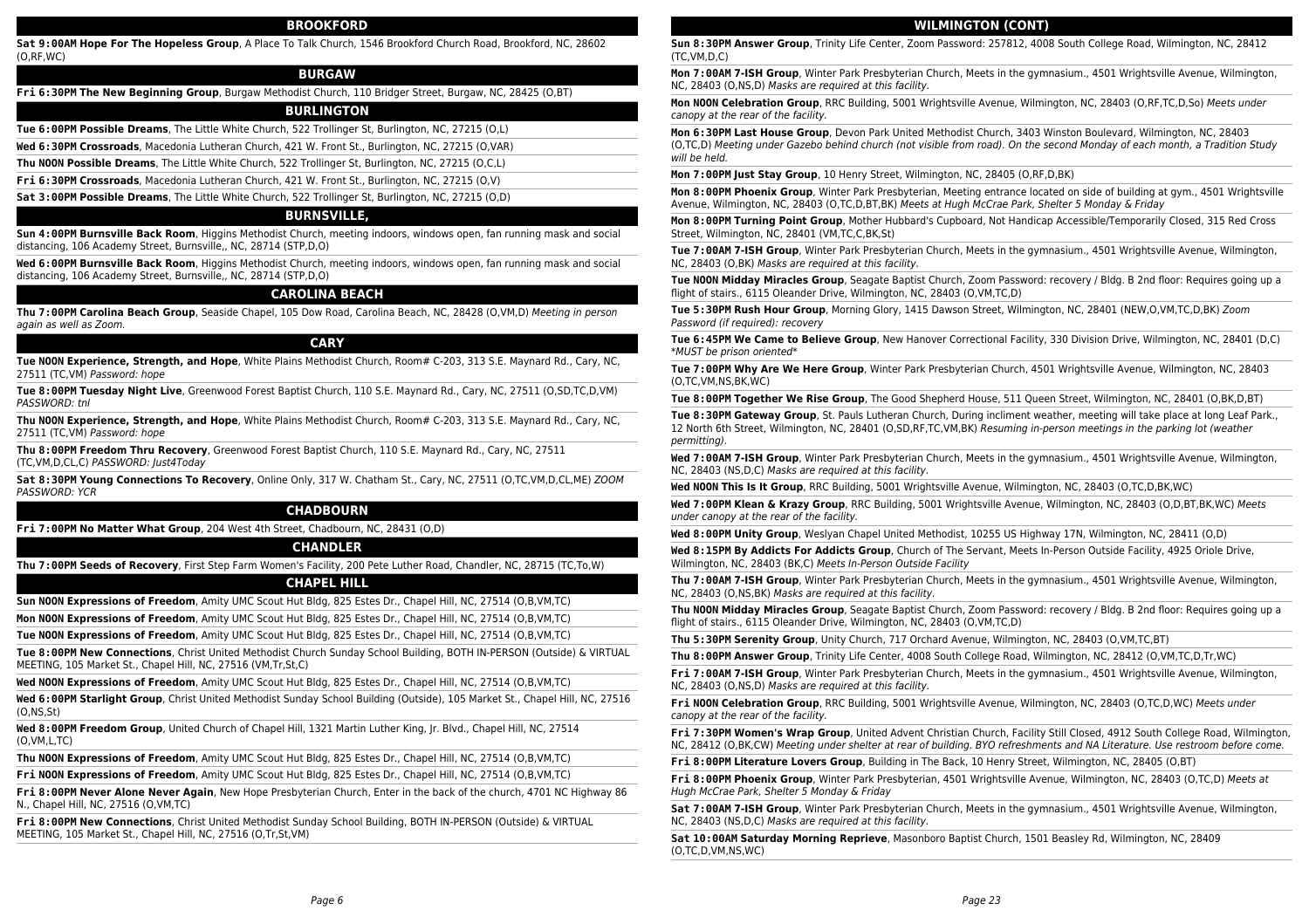#### **STATESVILLE (CONT)**

**Fri 8:00PM End Of The Road Group**, Grace Baptist Church, 719 Club Drive, Statesville, NC, 28677 (O,RF,WC)

#### **SUPPLY**

**Sun 6:00PM Never Alone Group**, Sharon United Methodist Church, 2030 Holden Beach Rd, Supply, NC, 28462 (LIT,D,O)

# **SWANNANOA**

**Tue 7:00PM See You Next Tuesday Hybrid meeting 10 people Max.**, the Studio, 620 Old Lytle Cove Road, Swannanoa, NC, 28778 (HY,TC,VM) password- recovery - 10 people Maximum

**Fri 7:00PM Freethinkers hybrid - 10 person maximum**, The Studio 10 people Maximum, Social Distance, 620 Old Lytle Cove Road, Swannanoa, NC, 28778 (VM) password recovery - 10 person Maximum

#### **SYLVA**

**Mon NOON Not High Noon West**, Sylva First Methodist Church, 77 Jackson St., Sylva, NC, 28779 (O,L,D) (Back of church)

**Wed NOON Not High Noon West**, Sylva First Methodist Church, 77 Jackson St., Sylva, NC, 28779 (O,L,D)

**Fri NOON Not High Noon West**, Sylva First Methodist Church, 77 Jackson St., Sylva, NC, 28779 (O,L,D)

#### **TARBORO**

**Mon 8:00PM Recovery Road**, Sunset Church of God, 1709 Anaconda Rd., Tarboro, NC, 27886 (VM) **Thu 8:00PM Recovery Road**, Sunset Church of God, 1709 Anaconda Rd, Tarboro, NC, 27886 (VM)

**TAYLORSVILLE**

**Wed 8:00PM Slow Miracles Group**, Taylorsville Presbyterian Church, 279 Main Avenue Drive, Taylorsville, NC, 28681 (O,RF,So)

**Thu 6:30PM Carry The Message Group**, Bethlehem Park, 369 Bethlehem Park Ln, Taylorsville, NC, 28681 (O,HY,VM,RF,WC)

#### **WAKE FOREST**

**Mon 6:30PM Our Common Welfare**, Friendship Chapel, 237 Friendship Chapel Rd, Wake Forest, NC, 27587 (SD,TC,IP,D,St)

## **WASHINGTON**

**Sun 8:00PM Keep It Simple**, Westbrook Housing Authority, 100 Manuel Dr., Washington, NC, 27889 (O,TC,D)

#### **WAXHAW**

**Mon 7:30PM Power to Live**, Faith Community Church, Limit of 12-13 addicts. CDC guidelines enforced. Face mask on nose and mouth required. Temperatures scanned before admission. No hugging., 701 Howie Mine Road, Waxhaw, NC, 28173 (C,LIT,RA,C)

# **WAYNESVILLE**

**Sun 5:00PM Hope House**, 140 Academy St, Waynesville, NC, 28786 (O,D)

**Tue 7:00PM Hope House**, 140 Academy St, Waynesville, NC, 28786 (St)

**Thu 7:00PM Hope House**, 140 Academy St, Waynesville, NC, 28786 (L)

**Fri 7:30PM FRESH START-10 person limit-Masks required**, Long's Chapel Methodist Church -, across from Lake Junaluska FD, 175 Old Clyde Road-Park in back, walk across white bridge room #208, Waynesville, NC, 28785 (O,D) Social Distance and Masks, No Guns/Weapons allowed

#### **WEST ASHEBORO**

**Tue 6:00PM Temp. Closed Just For Today**, 831 Uwharrie St, West Asheboro, NC, 27203

**Thu 6:00PM Temp. Closed Just For Today**, 831 Uwharrie St, West Asheboro, NC, 27203 (O,L)

#### **WHITEVILLE**

**Tue 7:00PM Serenity Whiteville Group**, The Dream Center, 403 S. Martin Luther King Jr. Ave, Whiteville, NC, 28472 (O) C on 3rd Week

**Thu 7:00PM Serenity Whiteville Group**, The Dream Center, 403 S. Martin Luther King Jr. Ave, Whiteville, NC, 28472 (C,L,D)

## **WILLOW SPRING**

**Sun 7:00PM Our Gratitude Speaks**, White Memorial Presbyterian Church, 1459 White Memorial Church Rd, Willow Spring, NC, 27592 (O,VM,TC,WC,FD)

## **WILMINGTON**

**Sun 7:00AM 7-ISH Group**, Winter Park Presbyterian Church, Meets in the gymnasium., 4501 Wrightsville Avenue, Wilmington, NC, 28403 (NS,D,O) Masks are required at this facility.

**Sun 6:00PM Agape Group**, Good Shepherd House, 511 Queen Street, Wilmington, NC, 28401 (O,BK,D,BT)

**Sun 6:00PM Cover to Cover Group**, Masonboro Baptist Church, Still conducting Zoom meetings as well., 1501 Beasley Rd, Wilmington, NC, 28409 (O,SD,VM,TC,BT,BK) Meeting in person outside.

#### **CHAPEL HILL (CONT)**

**Sat NOON Expressions of Freedom**, Amity UMC Scout Hut Bldg, 825 Estes Dr., Chapel Hill, NC, 27514 (O,B,VM,TC)

**Sat 7:00PM H.O.W.**, Freedom House Recovery Center, 104 New Stateside Dr., Chapel Hill, NC, 27516 (O,VM,TC,BK,St)

#### **CHARLOTTE**

**Sun 9:00AM R.A.W. (Ready, Able & Willing) Group**, McCreesh Place, 2120 North Davidson Street, Charlotte, NC, 28205 (O,VM,TC,D,BK,WC) PW 0000

**Sun 11:00AM Open Arms Group**, 12 Step Club, 709 East Boulevard, Charlotte, NC, 28203 (VM,TC,Tr,WC,St,So)

**Sun 6:00PM H.O.W. Group**, AME Zion Church, 6116 Monteith Drive, Charlotte, NC, 28213 (O,VM,TC) PW 042185

**Sun 7:00PM Focus on Recovery Group**, Afro-American Cultural Center, 401 North Myers Street, Charlotte, NC, 28202 (O,B,TC,VM,BT) PW focus

**Sun 7:00PM I Can't We Can**, 110 Bradford Drive, Charlotte, NC, 28208 (TC,VM,W,CL) PW 564873

**Sun 8:00PM Back to Basics Group**, Quail Hollow Presbyterian Church, 8801 Park Road, Charlotte, NC, 28210 (LIT,VM,WC) 1st Sun- Speaker, 2nd & 3rd Sun - Lit, Last Sun - Traditon

**Sun 8:00PM No Butts About It**, St. Michael's Anglican Church, 2211 Margaret Wallace Road, Charlotte, NC, 28105 (C,D,BT,LIT,WC)

**Mon 7:00PM Fifth Tradition**, Messiah Lutheran Church, Trailer on Side, 8300 Providence Road, Charlotte, NC, 28277 (O,TC,D,JT,VM,BK,WC) 1 block south of Arboretum on Providence Rd.

**Mon 7:45PM Staying Alive Group**, Macedonia Baptist Church, 1300 Hateras Avenue, Charlotte, NC, 28216 (O,VM,B,TC,D,JT,BT)

**Mon 8:30PM Acorns to Oaks**, University City United Methodist Church, At picnic tables, rear of building; bring chair, drink, no restroom., 3835 West WT Harris Boulevard, Charlotte, NC, 28269 (O,D,¤)

**Tue 6:30PM Ray of Hope Group**, Holy Covenant United Church, 3501 W. WT Harris Boulevard, Charlotte, NC, 28269 (SD,VM,IW,M,IP,TC,WC,W) 1st-IP; 2nd-HWS; 3rd- M&W; 4th-CS; 5th-SM

**Tue 8:00PM Second Chance Group**, University Memorial Baptist Church, 4401 West Tyvola Road, Charlotte, NC, 28208 (O,B,TC,D,VM,BT)

**Wed 6:00PM Free At Last**, University Memorial Baptist Church, 4401 West Tyvola, Charlotte, NC, 28208 (VM) PW 639578

**Wed 8:30PM Acorns to Oaks**, University City United Methodist Church, At picnic tables, rear of building; bring chair, drink, no restroom., 3835 West WT Harris Boulevard, Charlotte, NC, 28269 (O,D,¤)

**Thu 6:30PM Ray of Hope Group**, Holy Covenant United Church, 3501 W. WT Harris Boulevard, Charlotte, NC, 28269 (JT,AB,B,TC,VM,Tr) 1Sst-LC; 2nd-TS; 3rd-TAR; 4th-BM; 5th MS

**Thu 7:00PM Fifth Tradition**, Messiah Lutheran Church, Trailer on side, 8300 Providence Road, Charlotte, NC, 28277 (O,TC,D,VM,BT,WC) 1 block south of Arboretum on Providence Road

**Thu 7:00PM Focus on Recovery**, Afro-American Cultural Center, 401 North Myers Street, Charlotte, NC, 28202 (TC,VM) PW focus

**Thu 7:45PM Staying Alive Group**, Macedonia Baptist Church, 1300 Hateras Avenue, Charlotte, NC, 28216 (O,VM,B,D,JT,BT)

**Fri 6:30PM Serenity Group**, First United Methodist church, 501 North Tyron Street, Charlotte, NC, 28202 (JT,VAR,B,TC,VM,Tr,St) Password 677314

**Fri 7:00PM Our Hour Group**, University City United Methodist Church, 3835 West WT Harris Boulevard, Charlotte, NC, 28269 (O,TC,D,VM,WC)

**Fri 7:15PM Keys to Freedon**, The Grove Presbyterian Church, 5735 E. WT Harris Boulevard, Charlotte, NC, 28215 (JT,C,IP,TC,BT,VM,LC) 1st LC; 2nd LC; 3rdBT; 4TH JT; 5TH IP

**Fri 8:00PM No Butts About It**, St. Michael's Anglican Church, 2211 Margaret Wallace Road, Charlotte, NC, 28105 (O,D,Tr,WC,St)

**Fri 8:30PM Acorns to Oaks**, University City United Methodist Church, At picnic tables, rear of building; bring chair, drink, no restroom., 3835 West WT Harris Boulevard, Charlotte, NC, 28269 (O,D,¤)

**Sat 5:00PM Good Orderly Direction**, 2000 St. John's Church Road, Charlotte, NC, 28215 (VM,TC,BT,BK,WC) PW 701833

**Sat 6:00PM Fifth Tradition**, Messiah Lutheran Church, Trailer on side, 8300 Providence Road, Charlotte, NC, 28277 (O,IW,TC,D,VM,WC) 1 block south of Arboretum on Providence Rd

#### **CHEROKEE**

**Mon 7:00PM Recovery on the Rez**, Open market by river across from old KFC. Bring chair, Cherokee, NC, 28719 (D)

**Thu 7:00PM Recovery on the Rez**, Cherokee Hospital, Cherokee, NC, 28719 (TC,D)

**Fri 7:00PM Never Alone Never Again**, Cherokee Indian Hospital (Main Conf. Room), 1 Hospital Rd., Cherokee, NC, 28789 (TC,C,L,D) 3rd Ed Rev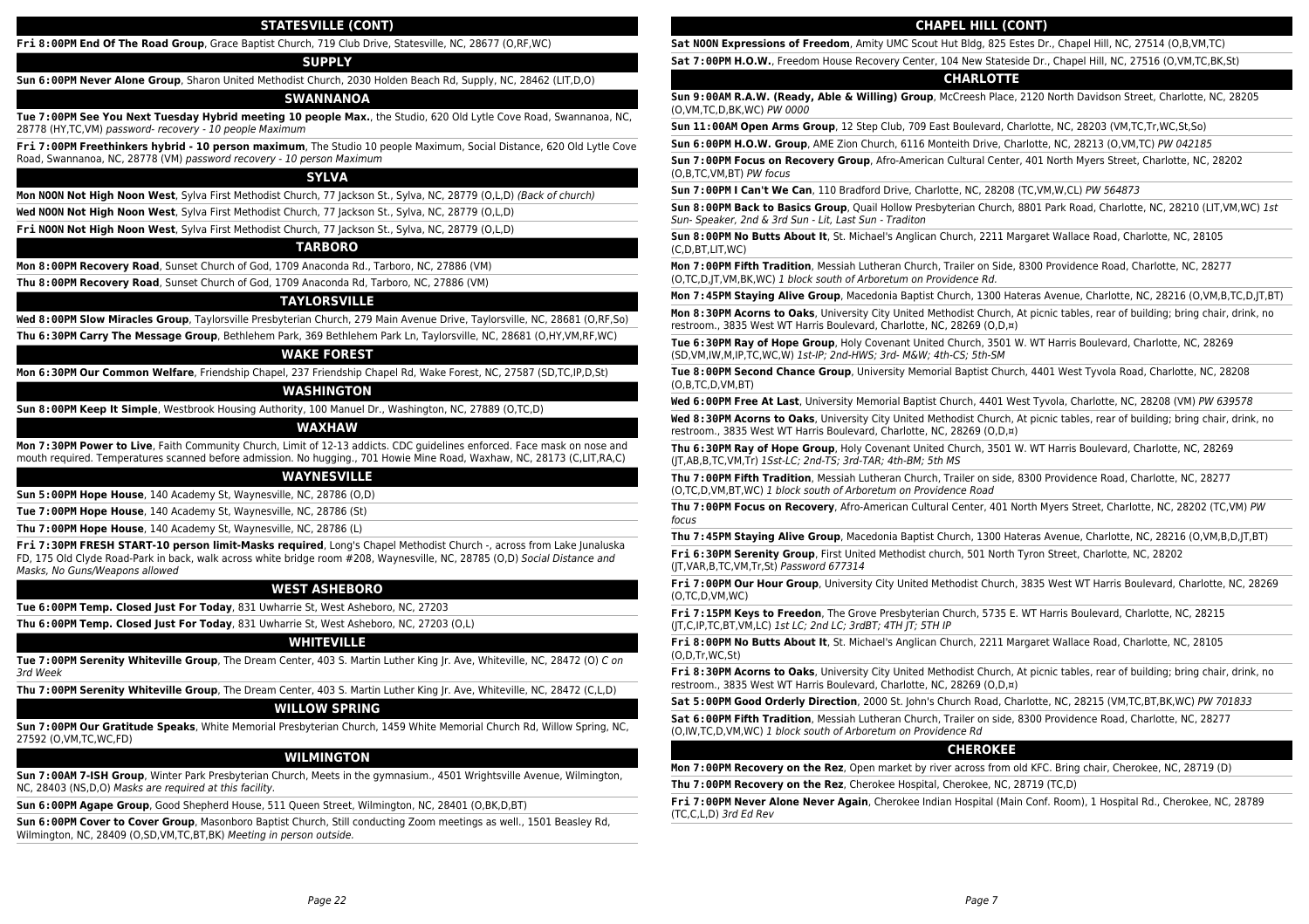#### **CLAYTON**

**Thu 7:00PM Hardcore Group**, Horne Memorial UMC, The Building behind the Church, 220 S.Church st., Clayton, NC, 27520 (TC,C,VM)

**Fri 7:00PM Hardcore Group**, Horne Memorial UMC, The building behind the Church, 220 S. Church St., Clayton, NC, 27520 (VM,TC,C)

**Sat 7:00PM Hardcore Group**, Horne Memorial UMC, The building behind the Church, 220 S. Church st., Clayton, NC, 27520 (TC,C,VM)

**Sat 9:00PM The Clayton Group**, The Church at Clayton Crossings, 11407 US 70 Hwy Business West, Clayton, NC, 27520 (O,VM,TC,WC,D) (look for the NA sign and ring the door bell to be let in) password Recovery

#### **CLEMMONS**

**Tue 7:30PM Committed To Recovery**, Clemmons First Baptist Church, 3530 Clemmons Rd/Hwy 158, Clemmons, NC, 27012 (O,NS,WC,D)

# **CLINTON**

**Fri 8:00PM Clean and Serene**, St. Paul's Episcopal Church, 107 Sycamore St, Clinton, NC, 28328 (O,L)

#### **CLYDE**

**Fri 7:30PM Fresh Start**, Longs Chapel UMC (back of Church, across from Post Office), 111 Old Clyde Rd., Clyde, NC, 28785 (TC,O,D)

#### **CONCORD**

**Sun 7:30PM Freedom Thru Recovery Group**, Concord, NC, 28025 (VM,D,So,O)

**Sun 7:30PM Freedom Thru Recovery Group**, Covenant Presbyterian Church, 731 S. Union Street, Concord, NC, 28025 (RF,WC,So,O)

**Mon 7:30PM Misery is Optional Group**, Concord, NC (VM)

**Mon 8:00PM Fifth Tradition Group**, Grace Lutheran Church (Basement), off Chestnut Drive, 179 Tournament Street, Concord, NC, 28025 (O,BT)

**Mon 8:00PM Fifth Tradition Group**, Concord, NC, 28025 (O,VM,BT)

**Tue 7:30PM Halls Of Freedom Group**, Harmony Methodist Church, 101 White Street NW, Concord, NC, 28027 (TC,D,BT,Tr)

**Tue 7:30PM Halls Of Freedom Group**, Concord, NC, 28027 (VM,D,BT,Tr)

**Wed 7:30PM Freedom Thru Recovery Group**, Covenant Presbyterian Church, 731 South Union Street, Concord, NC, 28025 (O,TC,D,So)

**Wed 7:30PM Freedom Thru Recovery Group**, Concord, NC, 28025 (VM,O,D,So)

**Thu 7:30PM Misery is Optional Group**, Concord, NC (VM)

**Thu 8:00PM Fifth Tradition Group**, Concord, NC, 28025 (O,VM,D)

**Thu 8:00PM Fifth Tradition Group**, Grace Lutheran Church (Basement), Off Chestnut Drive, 179 Tournament Street, Concord, NC, 28025 (O,D)

**Fri 8:00PM Mens Rap Group**, 127 Family Worship Center (parking across street), 127 Cabarrus Ave, Concord, NC, 28025 (O,D)

**Sat 10:00AM Halls Of Freedom Group**, Harmony Methodist Church, 101 White Street NW, Concord, NC, 28027 (TC,D,BT,Tr)

**Sat 10:00AM Halls Of Freedom Group**, Concord, NC, 28027 (VM,D,BT,Tr)

**Sat 6:30PM Freedom Thru Recovery Group**, Concord, NC, 28025 (VM,O,D,So)

**Sat 6:30PM Freedom Thru Recovery Group**, Covenant Presbyterian Church, 731 South Union Street, Concord, NC, 28025 (O,TC,D,So)

#### **CONOVER**

**Sun 6:30PM Learning To Live Group**, Christ Church - Fairgrove, Back parking lot, Building behind cemetary, 1800 Fairgrove Church Rd SE, Conover, NC, 28613 (O,Rr)

**Mon 6:30PM The Newcomer Group**, Christ Church - Fairgrove, Back parking lot, Building behind cemetary, 1800 Fairgrove Church Road SE, Conover, NC, 28613 (1st,O,B,V,BEG,NEW)

**Wed 8:00PM Clean and Serene Group**, St. Luke's Lutheran Church, 3916 Springs Road, Conover, NC, 28613 (D,O,VM,RF,WC)

# **CORNELIUS**

**Thu 7:00PM Recovery at the Hut Group**, Mount Zion United Methodist Church, The Hut, 19600 Zion Street, Cornelius, NC, 28031 (¤,To,CL)

# **CRAMERTON**

**Tue 7:00PM Road to Recovery Group**, Cramer Memorial United Methodist Church, Zoom Password: recovery, 154 N Main Street, Cramerton, NC, 28032 (VM,TC,BT,ME,WC)

# **SALISBURY (CONT)**

**Thu 7:00PM Omega Group( Step Study - 1&1/2 Hours)**, Salisbury, NC, 28144 (VM)

**Thu 7:00PM Omega Group( Step Study - 1&1/2 Hours)**, St. John's Lutheran Church (enter at Boy Scout hut), 201 W. Council Street, Salisbury, NC, 28144

**Sat 7:00PM Omega Group**, St John's Lutheran Church, enter at Boy Scout hut on Council Street, 201 West Council, Salisbury, NC, 28144 (O,D)

#### **Sat 7:00PM Omega Group**, Salisbury, NC, 28144 (VM,D,O)

#### **SALUDA**

**Fri 8:00PM No Name**, Senior Center, 64 Greenville Street, Saluda, NC, 28773 (O,RF,D,To,WC,So)

#### **SANFORD**

**Mon 7:00PM Step Into Recovery Group**, Jonesboro United Methodist Church, 407 W Main street, Sanford, NC, 27332 (TOP,V,CW,CPC,O,VAR,ENG)

**Thu 7:00PM Surrender To Win Group**, Shallow Well United Church of God boy Scout Hut, 1220 Broadway St, Sanford, NC, 27332 (LIT,O)

**Sat 8:00PM Surrender To Win Group**, Shallow Well United Church of God boy Scout Hut, 1220 Broadway St, Sanford, NC, 27332 (WC,CW,CAN,O,D,CL)

#### **SELMA**

**Thu 7:00PM The Last Stop**, Edgerton Memorial Church, 401 Anderson St, Selma, NC, 27576 (C,L)

**Sat 7:00PM The Last Stop**, Edgerton Memorial Church, 401 Anderson St, Selma, NC, 27576 (C,D)

# **SHALLOTTE**

**Thu 7:00PM Never Alone Group**, Shepherd's Assembly Church, 6720 Old Shallotte Road, Shallotte, NC, 28469 (LIT,D)

**Sat 7:00PM Never Alone Group**, Shepherd's Assembly Church, 6720 Old Shallotte Road, Shallotte, NC, 28469 (D)

# **SHELBY**

**Tue 6:30PM Living Clean**, Whites Business Plaza, 212 W. Dixon Blvd, Shelby, NC, 28152 (D,TOP)

**Sat 6:00PM Living Clean**, Whites Business Plaza, 212 W. Dixon Blvd, Shelby, NC, 28152 (D,TOP)

#### **SILER CITY**

**Sun 8:00PM Temp. Closed Links To Freedom**, 1101 West Raleigh St, Siler City, NC, 27344 (D)

**Wed 8:00PM Temp. Closed Links To Freedom**, 1101 West Raleigh St, Siler City, NC, 27344 (O,RF)

#### **SMITHFIELD**

**Tue 7:00PM A Fresh Start**, Asbury Church, 215 E. Caroline Avenue, Smithfield, NC, 27577 (VM,O,D,L,WC,So) Fresh Start is now doing virtual meetings htts://us02web.zoom.us/j/4423652885 Password 418400

**Wed 7:00PM A Fresh Start**, Asbury Church, 215 E. Caroline Avenue, Smithfield, NC, 27577 (O,WC,D,L,So) Face coverings are required and temp. checks will be done at the door

**Fri 8:00PM Another Chance Recovery**, First Baptist Church Ministry Center, Use Door on East Johnston St, 125 South 4th St, Smithfield, NC, 27577 (WC,BK,BT)

#### **SOUTHERN PINES**

**Sun 7:30PM Search & Recover Group**, St. Anthony Catholic Church Parish Hall Rear Entrance, Park in rear walk upstairs, 175 E. Connecticut Ave, Southern Pines, NC, 28388 (O,TC,VM,STP)

**Thu 7:30PM Search & Recover Group**, Brownson Memorial Presbyterian Church, Conference Center- Conference Room A, 330 S. May St, Southern Pines, NC, 28387 (O,D,WC,VM,TC,JT,L)

**Fri 8:00PM Search & Recover Group**, Brownson Memorial Presbyterian Church, Conference Center- Conference Room A, 330 S. May St, Southern Pines, NC, 28387 (O,VM,TC,WC,CW,D,VAR)

#### **SOUTHPORT**

**Fri 7:00PM Day By Day Group**, Camel Club, 4805 Port Loop Road Southeast, Southport, NC, 28461 (O,TC,VM,D)

#### **SPINDALE**

**Mon 8:00PM Never Too Late Group**, Spindale Fellowship Holiness Church, 301 Deviney St, Spindale, NC, 28160 (O,BK)

**Tue 8:00PM Never Too Late Group**, Spindale Fellowship Holiness Church, 301 Deviney St, Spindale, NC, 28160 (O,D,BT) **Thu 8:00PM Never Too Late Group**, Spindale Fellowship Holiness Church, 301 Deviney St, Spindale, NC, 28160 (O,D)

# **STATESVILLE**

**Mon 8:00PM End Of The Road Group**, Grace Baptist Church, 719 Club Drive, Statesville, NC, 28677 (O,RF,WC)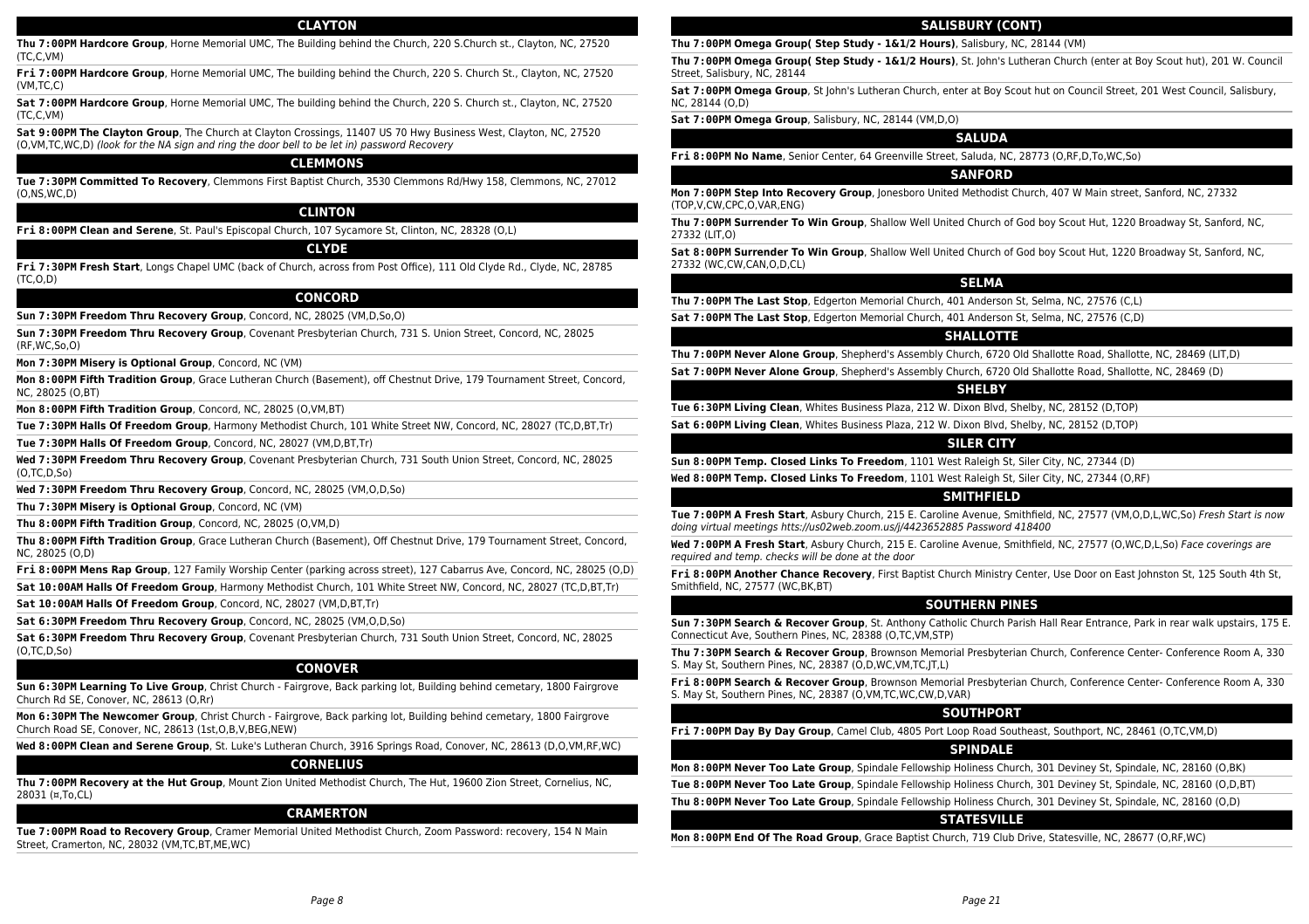#### **RALEIGH (CONT)**

**Fri 8:00PM New Horizons Group**, Millbrook United Methodist Church, 1712 E. Millbrook Rd., Raleigh, NC, 27609 (C,TC,D,To,So)

**Fri 8:00PM Why Are We Here**, 509 Hilltop Dr., Raleigh, NC, 27610 (O,RF,TC)

**Fri 10:00PM Candlelight Recovery**, Fairmont United Methodist, 2501 Clark Ave., Raleigh, NC, 27607 (O,TC,VM,JT,D,CL) PASSWORD: candle

**Sat 9:00AM Peace in the AM**, Mount Peace Baptist Church, 1601 Martin Luther King Blvd., Raleigh, NC, 27610 (TC,VM,Tr,IW,St,C) Password: 1092

**Sat 11:00AM Women In Recovery**, 2321 Crabtree Blvd. Suite 100, Raleigh, NC, 27604 (TC,W,C)

**Sat NOON NA at Noon**, Fountain Church, No smoking on the grounds, 9621 Six Forks Rd., Raleigh, NC, 27615 (O,VM,TC,JT,WC)

**Sat 1:00PM NA ND PM**, Glass storefront, 124 S. Salisbury St., Raleigh, NC, 27601 (BT,TC,So)

**Sat 2:00PM Seeking Similarities**, Healing Transitions Men's Campus, 1251 Goode St., Raleigh, NC, 27603 (O,TC,JT,IP,D,To,WC,St)

**Sat 3:30PM Faith Through Principles**, 509 Hilltop Dr., Raleigh, NC, 27610 (O,VM,TC,So)

**Sat 5:30PM We Do Recover**, Lincoln Park Church - White building across street, 13 Heath St., Raleigh, NC, 27610 (TC,O,JT,D,St,So)

**Sat 6:30PM Rediscovery Thru Recovery**, The Camel Club, \*\*\*Meeting virtually AND in person\*\*\*, 4015 Spring Forest Rd., Raleigh, NC, 27616 (O,VM,IP,D,Tr,WC,St) PASSWORD: rtr

**Sat 8:00PM Daily Reprieve**, Hillyer Memorial Church, 718 Hillsborough St., Raleigh, NC, 27603 (O,TC,D,Tr,To,St,So)

#### **ROANOKE RAPIDS**

**Sun 7:00PM More Will Be Revealed**, Stanley White Presbyterian Church, 601 Ashton St, Roanoke Rapids, NC, 27870 (C,RF,JT,IP,BT,L,BK,WC)

**Mon 8:00PM Serenity Seekers**, Stanley White Presbyterian Church, 601 Ashton St., Roanoke Rapids, NC, 27870 (O,IW,TC,D,WC)

**Wed 8:00PM Serenity Seekers**, Stanley White Presbyterian Church, 601 Ashton St, Roanoke Rapids, NC, 27870 (O,D,V,WC)

# **ROCKINGHAM**

**Sun 7:00PM Green Light Group**, Church of the Messiah, 202 N. Lawrence St, Rockingham, NC, 28379 (O,D)

**Thu 7:00PM Green Light Group**, Church of the Messiah, 202 N. Lawrence St, Rockingham, NC, 28379 (O,D)

#### **ROCKWELL**

**Thu 7:30PM Free to Live Group**, Liberty United Methodist Church, 430 E Main St., United Methodist Church, Rockwell, NC, 28138 (Tr,ME,O,TRD,MED) Guiding Principles Study, Last Thursday Meditation Study

#### **ROCKY MOUNT**

**Sun 8:00PM Walk Your Talk**, Church of The Good Shepherd, Church Street Side, Upstairs, 231 North Church St, Rocky Mount, NC, 27804 (IW)

**Mon NOON Never Alone at Noon**, Nash County Recovery Alliance, parking in rear, 1450 Bethlehem Rd, Rocky Mount, NC, 27803

**Mon 6:30PM Keep It Simple**, Resurrected Ministries, 1207 Clark St, Rocky Mount, NC, 27801 (TC,VM,D,O)

**Tue NOON Never Alone at Noon**, Nash County Recovery Alliance, parking in rear, 1450 Bethlehem Rd, Rocky Mount, NC, 27803 **Tue 8:00PM New Horizons**, Sunset Avenue Baptist Church, 3732 Sunset Ave, Rocky Mount, NC, 27804 (VM,TC,IP)

**Tue 8:00PM Walk Your Talk**, Church of The Good Shepherd, Church Street Side, Upstairs, 231 North Church St, Rocky Mount, NC, 27804 (O,D)

**Wed NOON Never Alone at Noon**, Nash County Recovery Alliance, parking in rear, 1450 Bethlehem Rd, Rocky Mount, NC, 27803

**Thu NOON Never Alone at Noon**, Nash County Recovery Alliance, parking in rear, 1450 Bethlehem Rd, Rocky Mount, NC, 27803

**Thu 6:30PM Keep It Simple**, Resurrected Ministries, 1207 Clark St, Rocky Mount, NC, 27801 (TC,VM,D,O)

**Fri NOON Never Alone at Noon**, Nash County Recovery Alliance, parking in rear, 1450 Bethlehem Rd, Rocky Mount, NC, 27803

**Fri 8:00PM New Horizons**, Sunset Avenue Baptist Church, 3732 Sunset Ave, Rocky Mount, NC, 27804 (O,VM,TC,D)

**Fri 8:00PM Walk Your Talk**, Church of The Good Shepherd, Church Street Side, Upstairs, 231 North Church St, Rocky Mount, NC, 27804 (BT)

**Sat 8:00PM Walk Your Talk**, Church of The Good Shepherd, Church Street Side, Upstairs, 231 North Church St, Rocky Mount, NC, 27804 (O,SD,LC)

#### **SALISBURY**

**Mon 7:00PM A New Way Group**, Life Church of Salisbury, 708 Jake Alexander Blvd W, Salisbury, NC, 28147 (O,RF,WC,So)

**Tue 7:00PM Omega group**, Elk Lodge, 508 S. Main St, Salisbury, NC, 28144

**Tue 7:00PM Omega group**, Salisbury, NC (VM)

#### **CULLOWHEE**

**Tue 7:30PM Cullowhee Connection**, Sylva First Methodist Church, This is a hybrid meeting (F2F and on zoom). This is a temporary change to physical location due to current situation., 416 Central Dr., Cullowhee, NC, 28723 (VM,HY,O,D) (front of church)

**Sat 6:00PM Cullowhee Connection**, Cullowhee UMC (room 207) WCU Campus, This is a hybrid meeting that is F2F and on the zoom platform., 416 Central Drive., Cullowhee, NC, 28723 (VM,HY,O,D)

## **DAVIDSON**

**Wed 7:30PM Surrender to Win Group**, Ada Jenkins Center, 212 Gamble Street, Davidson, NC, 28036 (¤,CL,C)

**Thu 7:00PM Grateful Group**, Davidson College Presbyterian Church, Basement, 100 N Main Street, Davidson, NC, 28036 (B,TC,VM)

# **DOBSON**

**Sat 8:00PM Alive & Kickin**, First Baptist Church, Speaker meeting 3rd saturday of the month, 214 South Crutchfield Street, Dobson, NC, 27017 (O,D,BT,NS,BK,WC) Enter back NW corner - single door

#### **DUNN**

**Mon 8:00PM New Beginnings**, Hood Memorial Church, 300 East Cumberland St, Dunn, NC, 28334 (WC,BK,BT)

**Fri 8:00PM New Beginnings**, Hood Memorial Church, 300 East Cumberland St, Dunn, NC, 28334 (So,WC,BK,BT) Speaker Meeting the last Friday of the month

#### **DURHAM**

**Sun 10:00AM Spiritually Focused**, Mt Bethel Presbyterian Church, Behind the church in a white house second parking lot, 3541 Rose of Sharon Rd, Durham, NC, 27712 (VM,TC,D,CW,BK)

**Sun 5:00PM Keeping it Real**, Durham, NC (BT,VM)

**Sun 7:30PM Courage To Change**, Glendale Heights UMC, 908 Leon Street, Durham, NC, 27704 (VM,TC,D,CW,BK)

**Mon NOON Fellowship of Narcotics Anonymous**, 1607 Angier Ave, Durham, NC, 27703 (O,NEW,WC,¤)

**Mon 4:00PM Fellowship of Narcotics Anonymous**, 1607 Angier Ave, Durham, NC, 27703 (O,NEW,WC,¤)

**Mon 5:30PM Surrender To Win**, Southside Community Center, 201-B W. Enterprise Street, Durham, NC, 27707 (BK,D,WC,CW)

**Mon 7:00PM Women Keeping it Real**, Durham, NC (BT,VM)

**Tue NOON Fellowship of Narcotics Anonymous**, 1607 Angier Ave, Durham, NC, 27703 (O,NEW,WC,¤)

**Tue 4:00PM Fellowship of Narcotics Anonymous**, 1607 Angier Ave, Durham, NC, 27703 (O,NEW,WC,¤)

**Tue 7:00PM Keeping it Real**, Durham, NC (BT,VM,CD)

**Tue 7:30PM New Birth**, St Paul's UMC, 2700 N. Roxboro Street, Durham, NC, 27704 (VM,TC,D,CW,BK,WC)

**Wed NOON Fellowship of Narcotics Anonymous**, 1607 Angier Ave, Durham, NC, 27703 (O,NEW,WC,¤)

**Wed 3:00PM Living Clean**, Durham, NC (BT,VM)

**Wed 4:00PM Fellowship of Narcotics Anonymous**, 1607 Angier Ave, Durham, NC, 27703 (O,NEW,WC,¤)

**Wed 5:30PM Surrender To Win**, Southside Community Center, 201B W. Enterprise Street, Durham, NC, 27707 (BK,D,WC,CW)

**Wed 7:30PM Just For Today**, Glendale Heights UMC, 908 Leon Street, Durham, NC, 27704 (VM,TC,D,CW,BK,WC)

**Wed 8:00PM Men's Rap**, Durham, NC (BT,VM)

**Thu NOON Fellowship of Narcotics Anonymous**, 1607 Angier Ave, Durham, NC, 27703 (O,NEW,WC,¤)

**Thu 4:00PM Fellowship of Narcotics Anonymous**, 1607 Angier Ave, Durham, NC, 27703 (O,NEW,WC,¤)

**Fri NOON Fellowship of Narcotics Anonymous**, 1607 Angier Ave, Durham, NC, 27703 (O,NEW,WC,¤)

**Fri 4:00PM Fellowship of Narcotics Anonymous**, 1607 Angier Ave, Durham, NC, 27703 (O,NEW,WC,¤)

**Fri 7:00PM Good Orderly Direction**, Calvary UMC, 304 Trinity Avenue, Durham, NC, 27701 (VM,TC,D,CW,LIT,BK)

**Fri 9:00PM Keeping it Real**, Durham, NC (BT,VM)

**Sat 6:30PM Keeping It Simple**, Fitts-Powell Apt, Unit 15, 1017 Cook Road, Durham, NC, 27713 (VM,C,TC,D,LIT,BK,WC)

#### **EFLAND**

**Thu 6:30PM Living Proof**, Efland UMC Yellow House in back, 3418 US Hwy 70W, Efland, NC, 24243 (O,VM,TC,CW)

# **ELIZABETH CITY**

**Sun 7:00PM Over & Beyond**, Saint Phillips Chapel, West side of Street, 201 S McMorrine St, Elizabeth City, NC, 27909 (F2F,O,LIT) Michael S 757-359-8841

**Mon NOON More Will be Revealed**, Serenity House, 300 Pearl Street, Elizabeth City, NC, 27909 (F2F,DISC,O) Michael S 757-359-8841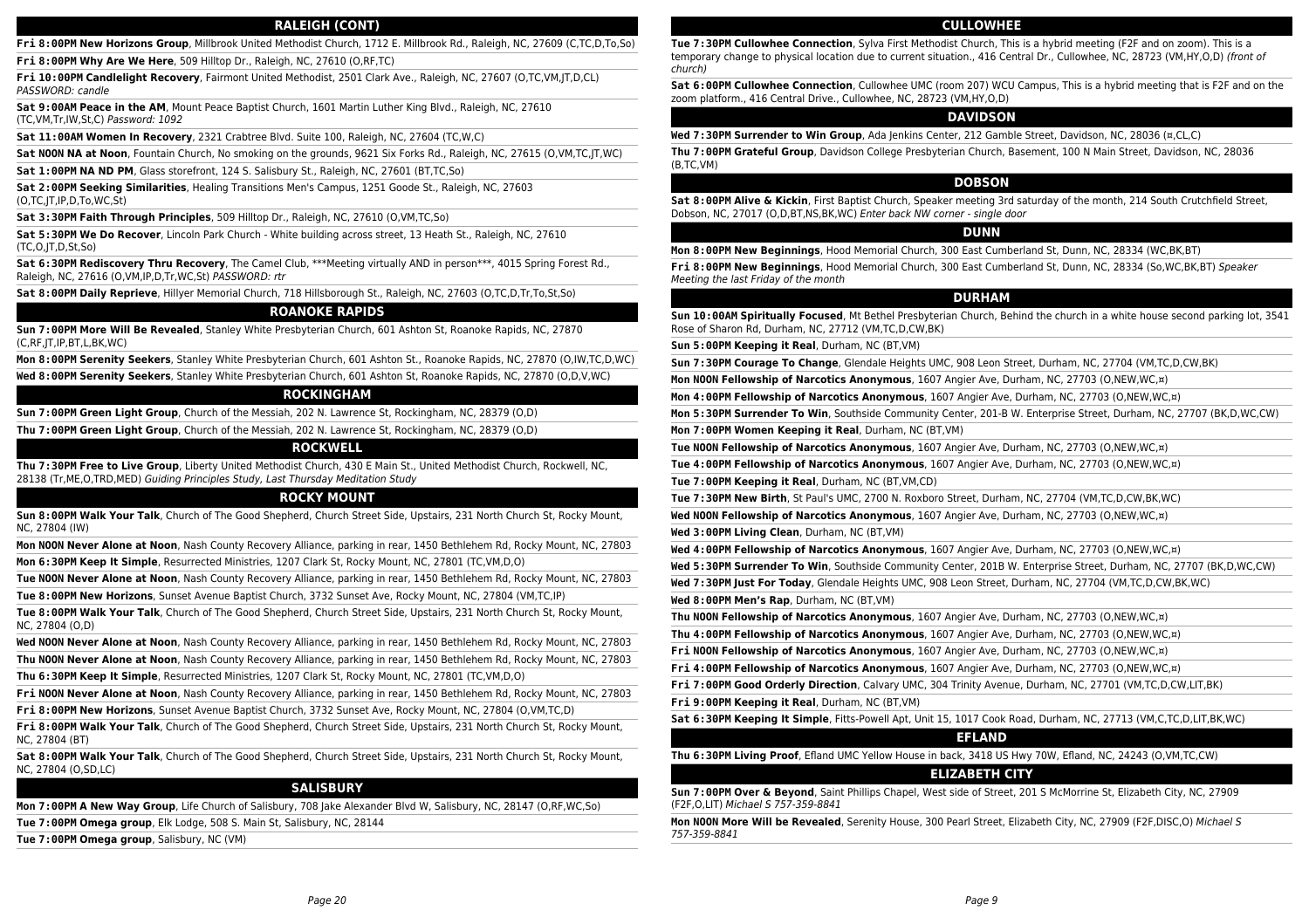# **ELIZABETH CITY (CONT)**

**Tue 7:00PM Over & Beyond**, Saint Phillips Chapel, 201 S McMorrine St, Elizabeth City, NC, 27909 (F2F,VAR,O) Michael S 757-359-8841

**Thu 7:00PM Over & Beyond**, Saint Phillips Chapel, 201 S McMorrine St, Elizabeth City, NC, 27909 (F2F,DISC,O) Michael S 757-359-8841

# **ELON**

**Fri 7:30PM Friday Night Live**, Powerline Church at the Nararene, 701 Manning Ave, Elon, NC, 27244 (O,L)

#### **FAYETTEVILLE**

**Sun 10:00AM We Do Recover Group**, Never Alone Inc. Clubhouse, 332 Gillespie St, Fayetteville, NC, 28301 (O,L,D) 11th Step

**Sun 6:00PM Serenity Group**, 583, Fayetteville, NC, 28306 (C,C,NS,TOP)

**Sun 6:00PM Serenity Group**, 583, Fayetteville, NC, 28306 (C,C,NS,TOP)

**Sun 7:00PM New Vision New Recovery**, Never Alone Inc., Clubhouse, 332 Gillespie St, Fayetteville, NC, 28301 (O,TC,VM,L)

**Mon 11:30AM New Vision New Recovery**, Never Alone Inc., Clubhouse, 332 Gillespie St, Fayetteville, NC, 28301 (O,TC,VM,L)

**Mon 6:00PM Freedom Thru Recovery Group**, Fayetteville Technical Community College, 2201 Hull Road, General Classroom Building, Room 213, Fayetteville, NC, 28303 (O,TC,D,L,WC)

**Mon 7:30PM We Do Recover Group**, Never Alone Inc. Clubhouse, 332 Gillespie St, Fayetteville, NC, 28301 (O,D)

**Tue 11:30AM New Vision New Recovery**, Never Alone Inc., Clubhouse, 332 Gillespie St, Fayetteville, NC, 28301 (O,TC,VM,D)

**Tue 7:30PM We Do Recover Group**, Never Alone Inc. Clubhouse, 332 Gillespie St, Fayetteville, NC, 28301 (O,B,D)

**Wed 8:00AM New Vision New Recovery**, Never Alone Inc., Clubhouse, 332 Gillespie St, Fayetteville, NC, 28301 (O,TC,VM,D,LC)

**Wed 11:30AM New Vision New Recovery**, Never Alone Inc., Clubhouse, 332 Gillespie St, Fayetteville, NC, 28301 (O,TC,VM,BT)

**Wed 6:00PM Freedom Thru Recovery**, Fayetteville Tech. Community College, 2201 Hull Rd., General Classroom Building, Room 213, Fayetteville, NC, 28303 (O,L,WC)

**Wed 7:30PM We Do Recover Group**, Never Alone Inc. Clubhouse, 332 Gillespie St, Fayetteville, NC, 28301 (O,D,LC)

**Thu 11:30AM New Vision New Recovery**, Never Alone Inc., Clubhouse, 332 Gillespie St, Fayetteville, NC, 28301 (O,TC,VM,D)

**Thu 7:00PM Serenity Group**, 3463 Regiment dr, Fayetteville, NC, 28303 (C,C,NS,TOP)

**Thu 7:30PM We Do Recover Group**, Never Alone Inc. Clubhouse, 332 Gillespie St, Fayetteville, NC, 28301 (C,D)

**Fri 11:30AM New Vision New Recovery**, Never Alone Inc., Clubhouse, 332 Gillespie St, Fayetteville, NC, 28301 (O,TC,VM,D)

**Fri 6:00PM Freedom Thru Recovery**, Fayetteville Technical Community College, 2201 Hull Rd., General Classroom Building, Room 213, Fayetteville, NC, 28303 (C,WC,D)

**Fri 7:30PM New Vision New Recovery**, Never Alone Inc., Clubhouse, 332 Gillespie St, Fayetteville, NC, 28301 (O,TC,VM,IW) **Sat 9:00AM Men Recover Too**, 332 Gillespie St., Fayetteville, NC, 28301 (M,D)

**Sat 10:00AM Freedom Thru Recovery**, Fayetteville Tech, Community College, 2201 Hull Rd., General Classroom Building, Room 213, Fayetteville, NC, 28303 (IW,W,WC)

**Sat NOON We Do Recover Group**, Never Alone Inc. Clubhouse, 332 Gillespie St, Fayetteville, NC, 28301 (C,L)

**Sat 7:30PM New Vision New Recovery**, Never Alone Inc., Clubhouse, 332 Gillespie St, Fayetteville, NC, 28301 (O,TC,VM,D)

#### **FLETCHER**

**Mon 7:00PM HELL IN A BUCKET-meeting in parking lot-bring a chair**, Calvary Episcopal Church, no access to bathrooms, 2840 Hendersonville Road, Fletcher, NC, 28732 (¤) Social Distance and Mask -25 PERSON LIMIT

**Thu 7:00PM Hell In A Bucket - bring a chair, no bathroom facilities available**, Calvary Episcopal Church (Closest meeting to Airport), 2840 Hendersonville Road, Fletcher, NC, 28732 (O,D) Social Distance and Mask-25 PERSON LIMIT

# **FOREST CITY**

**Wed 8:00PM Never Too Late Group**, First Presbyterian Church, 438 West Main St, Forest City, NC, 28043 (O,D)

#### **FOUR OAKS**

**Mon 7:30PM Beacon Of Hope @ McGee's Crossroads**, Lighthouse Christian Fellowship, --The building across from the Dollar General, 9856 Granny Lane, Four Oaks, NC, 27524 (O,WC)

#### **FRANKLIN**

**Mon 7:00PM ACC - Attitudes Can Change**, Presbyterian Church, 26 Church St., Franklin, NC, 28734 (TC,O,L,D)

**Fri 7:00PM ACC - Attitudes Can Change**, Presbyterian Church, Wear mask and bring your own drink, 27 Church St., Franklin, NC, 28734 (O,BL,D)

# **RALEIGH (CONT)**

**Mon 6:00PM Constantly Searching**, First Baptist Church - Family Life Center, 101 S. Wilmington St., Raleigh, NC, 27601 (TC,O,SD,BT)

**Mon 6:00PM Southside Recovery**, Tupper Memorial Church, Face Masks are REQUIRED, Socially Distancing is a MUST, & we do Temperature Checks, 501 S. Blount St., Raleigh, NC, 27601 (O,D) Rain = No Meeting!

**Mon 7:00PM Principles and Traditions**, Milner Presbyterian Church, 1950 New Bern Ave., Raleigh, NC, 27610 (SD,JT,C,TC,St) Password: traditions

**Mon 7:30PM The Primary Purpose Group**, 300 Powell Dr., Raleigh, NC, 27606 (O,TC,VM,B) PASSWORD: jimmyk

**Mon 8:00PM Lunatic Fringe**, St. Giles Church, \*\*\*Status Unknown\*\*\*, 5101 Oak Park Rd., Raleigh, NC, 27612 (O,IP,D)

**Tue 8:00AM Serenity in the Morning**, Glass storefront, \*\*Currently meeting in person\*\*, 124 S. Salisbury St., Raleigh, NC, 27601 (O,Tr,St)

**Tue 9:30AM A New Beginning**, Fairmont United Methodist Church, Downstairs enter from Horne st. door, 2501 Clark Ave., Raleigh, NC, 27607 (O,TC,VM,D)

**Tue NOON Out to Lunch**, Fairmont United Methodist Church, \*\*\*Status Unknown\*\*\*, 2501 Clark Ave., Raleigh, NC, 27607 (O,JT) **Tue 7:00PM Expect A Miracle**, First Alliance Church, 4400 Buffalo Rd., Raleigh, NC, 27616 (O,TC,D)

**Tue 7:00PM Principles B4 Personalities**, Ambrose Church, 813 Darby Dr., Raleigh, NC, 27610 (O,JT,TC,Tr,St)

Wed 8:00AM **Serenity in The Morning** Glass storefront, \*\*Currently meeting in person\*\*, 124 S. Salisbury St., Raleigh, NC, 27601 (O,Tr,St)

**Wed 9:30AM A New Beginning**, Fairmont United Methodist Church, Downstairs enter from Horne st. door, 2501 Clark Ave., Raleigh, NC, 27607 (O,TC,VM,D)

**Wed NOON Out to Lunch**, Fairmont United Methodist Church, \*\*\*Status Unknown\*\*\*, 2501 Clark Ave., Raleigh, NC, 27607 (O,St)

**Wed 6:00PM Southside Recovery**, Tupper Memorial Baptist Church, Face Masks are REQUIRED, Socially Distancing is a MUST, & we do Temperature Checks, 501 S. Blount St., Raleigh, NC, 27601 (O,JT,IP,BT,Tr,WC,St) Rain = NO Meeting

**Wed 6:30PM The Journey Continues**, 124 S. Salisbury St., Raleigh, NC, 27601 (TC,VM,O) Meeting ID: 516 871 964 Password: 553251

**Wed 7:30PM The Primary Purpose Group**, 300 Powell Dr., Raleigh, NC, 27606 (TC,VM,Tr,St,C) PASSWORD = jimmyk

**Wed 8:00PM Man Up**, 1401 Boyer St., Raleigh, NC, 27610 (TC,M,To,D,C)

**Wed 8:00PM The Seekers Group**, Community Service Center, 401 E. Whitaker Mill Rd., Raleigh, NC, 27608 (O,TC,BT,WC)

**Thu 8:00AM Serenity in the Morning**, Glass storefront, \*\*Currently meeting in person\*\*, 124 S. Salisbury St., Raleigh, NC, 27601 (O,Tr,St)

**Thu 9:30AM A New Beginning**, Fairmont United Methodist Church, Downstairs enter from Horne st. door, 2501 Clarke Ave., Raleigh, NC, 27607 (O,TC,VM,D)

**Thu NOON Out to Lunch**, Fairmont United Methodist Church, \*\*\*Status Unknown\*\*\*, 2501 Clark Ave., Raleigh, NC, 27607 (O,IP)

**Thu 6:00PM Life On Life's Terms**, Ship of Zion Ministries, \*\*\*Status Unknown\*\*\*, 105 E. Lee St., Raleigh, NC, 27601 (O)

**Thu 6:30PM Basic Text Study Group**, Tower Shopping Center, In-Person, Outside, WEATHER PERMITTING, 3540 Maitland Dr. - Suite 116, Raleigh, NC, 27610 (O,BT,Tr,St)

**Thu 7:00PM I Can't We Can**, Saint James Church, 3808 St. James Church Rd., Raleigh, NC, 27604 (TC,O,D)

**Thu 7:30PM Let The Healing Begin**, Healing Transitions, Women's Campus, 3304 Glen Royal Dr., Raleigh, NC, 27617 (VM,C,TC,D,BT,WC,So)

**Thu 8:00PM In From The Storm**, Healing Transitions Men's Campus, 1251 Goode St., Raleigh, NC, 27603 (O,IP,TC,BT,So)

**Thu 8:00PM Welcome Home**, Grace Lutheran Church, 5010 Six Forks Rd., Raleigh, NC, 27609 (CL,O,TC,D,Tr,So)

**Fri 8:00AM Serenity in The Morning**, Glass storefront, \*\*Currently meeting in person\*\*, 124 S. Salisbury St., Raleigh, NC, 27601 (O,Tr,St)

**Fri 9:30AM A New Beginning**, Fairmont United Methodist Church, Downstairs enter from Horne st. door, 2501 Clarke Ave., Raleigh, NC, 27607 (O,TC,VM,D)

**Fri NOON Out to Lunch**, Fairmont United Methodist Church, \*\*\*Status Unknown\*\*\*, 2501 Clark Ave., Raleigh, NC, 27607 (O,Tr)

**Fri 7:00PM Recovery in The Hood**, Healing Transitions Men's Campus, CLOSED TO OUTSIDE ATTENDEES AT THIS TIME, 1251 Goode St., Raleigh, NC, 27603 (TC,O,D,BT,CS,WC)

**Fri 7:00PM Southside Recovery**, Tupper Memorial Church, Face Masks are REQUIRED, Socially Distancing is a MUST, & we do Temperature Checks, 501 S. Blount St., Raleigh, NC, 27601 (IP,JT) Rain = NO MEETING

**Fri 7:00PM Trust The Process**, Celebration Church, In Office Annex Building, 8700 Capital Blvd., Raleigh, NC, 27616 (O,VM,IW,TC,BK,Tr,WC,St) Meeting ID: 696 664 080 Password: 13579

**Fri 7:00PM Wolfpackin'**, Hope Connection Bldg., \*\*\*Meeting virtually AND in person\*\*\*, 1317 Buck Jones Road, Raleigh, NC, 27606 (O,VM,L,D,ME)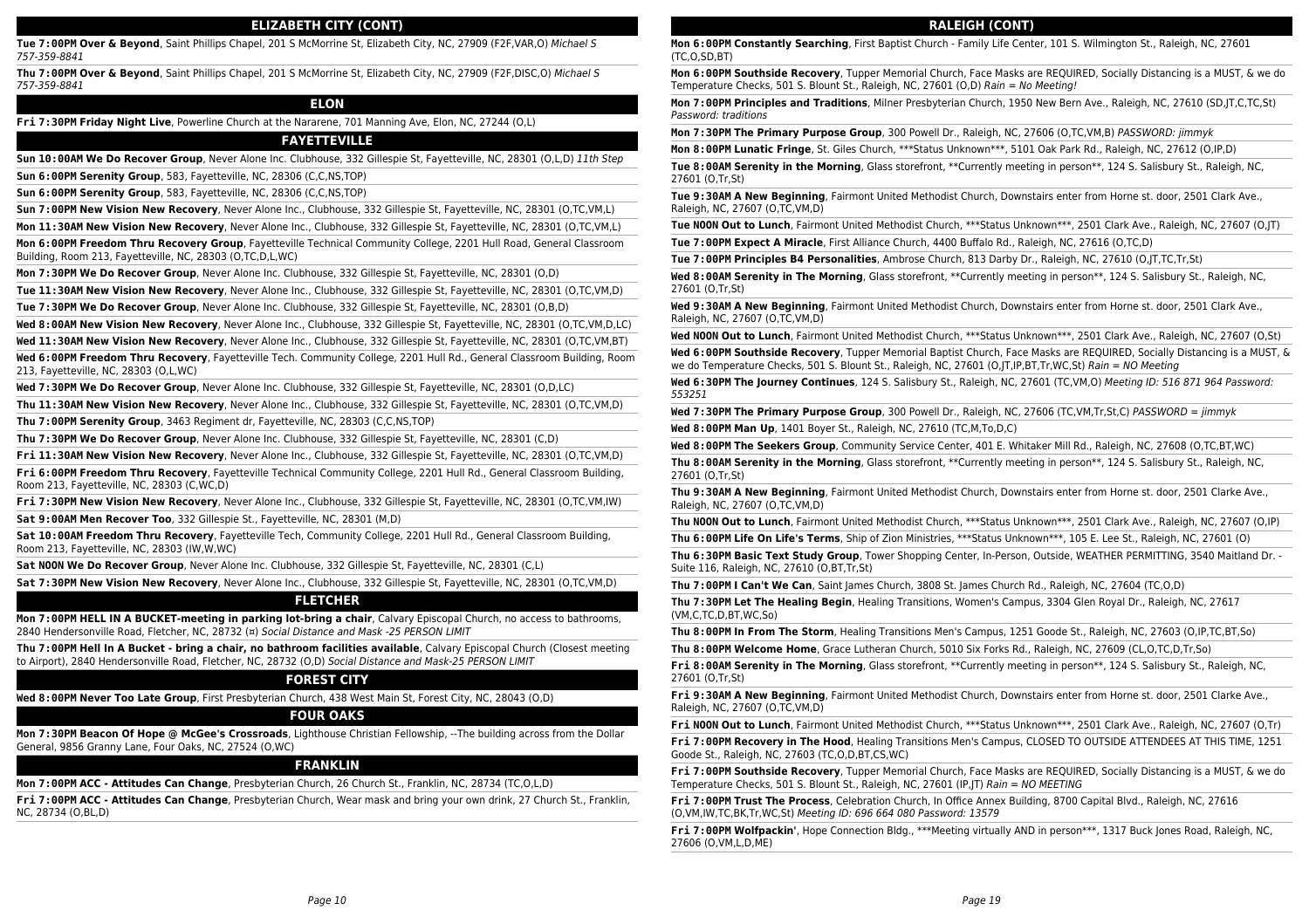#### **NO DATA (CONT)**

**Fri 7:00PM Same Last Name**, NC, 28801 (S,TC,VM) password - recovery

**Fri 8:00PM No Matter What**, NC, 28803 (TC,VM) password - recovery

**Sat 10:30AM Spiritual Awakenings**, NC, 28801 (TC,VM) password - recovery

**Sat 4:30PM All One**, NC, 28806 (TC,VM) password - recovery

**Sat 8:00PM No Matter What**, NC, 28803 (TC,VM) password - recovery

#### **NORTH WILKESBORO**

**Sun 7:00PM I Can't We Can Group, Synergy (Upper Level)**, TEMPORARILY CLOSED, Synergy (Upper Level), 118 Peace Street, North Wilkesboro, NC, 28659 (O)

**Tue 7:00PM I Cant We Can**, Synergy (Upper Level), 118 Peace Street, North Wilkesboro, NC, 28659 (O)

**Thu 7:00PM I Can't We Can Group**, Synergy (Upper Level), TEMPORARILY CLOSED, 118 Peace Street, North Wilkesboro, NC, 28659 (O,D)

**Sat 7:00PM I Can't We Can Group**, Synergy (Upper Level), TEMPORARILY CLOSED, 118 Peace Street, North Wilkesboro, NC, 28659 (O,D)

# **OAK ISLAND**

**Mon 7:00PM Day By Day Group**, Oceanview Methodist, Troth St. Entrance, 8400 East Oak Island Drive, Oak Island, NC, 28465 (O,TC,VM,B,St,D)

**Tue 7:00PM Day By Day Group**, Oceanview Methodist, Troth St. Entrance, 8400 East Oak Island Drive, Oak Island, NC, 28465 (O,TC,VM)

# **PILOT MOUNTAIN**

**Thu 7:00PM Newcomers**, First Presbyterian Church, Speaker Meeting 1st Thurs of the month/BG 2nd Thurs of the month, 316 E Main Street, Pilot Mountain, NC, 27041 (O,TC,VM,NS,RF,B)

# **PINETOPS**

**Tue 8:00PM Pinetops NA Meeting**, 111 N 3rd Street, Pinetops, NC (TC)

#### **PITTSBORO**

**Sun 6:30PM Pittsboro Group**, Pittsboro Presbyterian Church, 95 East St., Pittsboro, NC, 27312 (O,L,CW)

**Wed 7:00PM Pittsboro Group**, Pittsboro Presbyterian Church, 95 East St., Pittsboro, NC, 27312 (O,JT,CW)

**Sat 11:30AM Pittsboro Group**, Pittsboro Presbyterian Church, 95 East St., Pittsboro, NC, 27312 (D,To,CW,C)

#### **RAEFORD**

**Mon 8:00PM Fresh Start**, Hoke County Public Library, 334 N. Main St, Raeford, NC, 28376 (O,TC,VM,D) Access Code: 297 487 347, Password: 297 487 347

**Tue 8:00PM Fresh Start Recovery Group**, rear basement, 308 Main Street, Raeford, NC, 28376 (TC,VM,B,D,St) Access Code: 297 487 347, Password: 297 487 347

**Thu 8:00PM Fresh Start**, Reaford United Methodist, Rear basement, 308 N. Main St, Raeford, NC, 28376 (O,TC,VM,L) Access Code: 297 487 347, Password: 297 487 347

#### **RALEIGH**

**Sun 10:30AM Came to Believe**, South Wilmington St. Men's Shelter, 1420 S. Wilmington St., Raleigh, NC, 27603 (O,VM,TC,D,WC,So) Meeting ID: 806 684 8969

**Sun 2:00PM Life On Life's Terms**, Ship of Zion Ministries, \*\*\*Status Unknown\*\*\*, 105 E. Lee St., Raleigh, NC, 27601 (O)

**Sun 4:00PM Spiritually High Group**, Trinity United Methodist Church, 824 N. Bloodworth St., Raleigh, NC, 27604 (O,JT,TC,Tr,St,So)

**Sun 5:30PM Sunday Serenity Group**, Beth Meyer Synagogue, Raleigh, NC, 27615 (O,TC,VM,VAR) Password: 050803

**Sun 7:00PM I Can't We Can**, Saint James Church, 3808 St. James Church Rd., Raleigh, NC, 27604 (TC,O,BK,D)

**Sun 8:00PM NA Way Group**, Fairmont United Methodist Church, 2501 Clark Ave., Raleigh, NC, 27607

(O,TC,VM,JT,D,BT,BK,Tr,St,So)

**Mon 8:00AM Serenity in the Morning**, Glass storefront, \*\*Currently meeting in person\*\*, 124 S. Salisbury St., Raleigh, NC, 27601 (O)

**Mon 9:30AM A New Beginning**, Fairmont United Methodist Church, Downstairs enter from Horne st. door, 2501 Clark Ave., Raleigh, NC, 27607 (O,TC,VM,D)

**Mon NOON Out To Lunch**, Fairmont United Methodist Church, \*\*\*Status Unknown\*\*\*, 2501 Clark Ave., Raleigh, NC, 27607 (O,JT,IP,D,Tr,St)

#### **FUQUAY-VARINA**

**Tue 8:00PM New Way Of Life II**, Fuquay Varina Presbyterian, Entrance on Oak St., 310 N. Ennis St., Fuquay-Varina, NC, 27526 (O,TC,VM) PASSWORD: newway

**Fri 7:00PM New Way of Life II**, Fuquay Varina Presbyterian, Entrance on Oak St., 310 N. Ennis St., Fuquay-Varina, NC, 27526 (O,TC,VM,Tr) PASSWORD: newway

# **GARNER**

**Sun 4:00PM Spiritually Connected**, Wake Baptist Grove Church, 302 E. Main St., Garner, NC, 27529 (TC,D,VAR)

# **GASTONIA**

**Sun 2:00PM Stepping To Recovery**, Temple Baptist Church, 701 Littlejohn Street, Gastonia, NC, 28052 (BK,Tr)

**Sun 7:00PM Beaten Path Group**, Christ United Methodist Church, Zoom Password: recovery, 3415 Union Rd, Gastonia, NC, 28056 (O,VM,BK,TC,WC)

**Mon NOON Addicts R Us Group**, Holy Trinity Lutheran Church, Zoom Password: 734170, 805 S York Street, Gastonia, NC, 28052 (O,VM,TC,D)

**Mon NOON Learning to Live Group**, First United Methodist Church, Temporarily Closed, 190 E Franklin Boulevard, Gastonia, NC, 28052 (O,VM,TC,D)

**Mon 7:00PM Positive Connections Group**, St Stephens Zion Church at Unity Place, Zoom Password: 914607, 201 W Franklin Boulevard, Gastonia, NC, 28052 (VM,BT,TC,To,D)

**Tue NOON Addicts R Us Group**, Holy Trinity Lutheran Church, Zoom Password: 734170, 805 S York Street, Gastonia, NC, 28052 (O,VM,TC,D)

**Tue 6:00PM Just for Today Group**, Temple Baptist Church, 701 Littlejohn Street, Gastonia, NC, 28052 (BK)

**Wed NOON Addicts R Us Group**, Holy Trinity Lutheran Church, Zoom Password: 734170, 805 S York Street, Gastonia, NC, 28052 (O,VM,TC,D)

**Wed NOON Learning to Live Group**, First United Methodist Church, Temporarily Closed, 190 E Franklin Boulevard, Gastonia, NC, 28052 (O,VM,TC,D)

**Wed 7:00PM Positive Connections Group**, St Stephens Zion Church at Unity Place, Zoom Password: 914607, 201 W Franklin Boulevard, Gastonia, NC, 28052 (VM,BK,TC,BT)

**Thu NOON Addicts R Us Group**, Holy Trinity Lutheran Church, Zoom Password: 734170, 805 S York Street, Gastonia, NC, 28052 (O,VM,TC,D)

**Thu 6:00PM Just for Today Group**, Temple Baptist Church, 701 Littlejohn Street, Gastonia, NC, 28052 (BK)

**Thu 7:30PM Clean and Serene Group**, Myers Memorial United Methodist Church, Zoom Password: serene, 301 S New Hope Road, Gastonia, NC, 28054 (O,VM,IP,TC,D,BK)

**Fri NOON Addicts R Us Group**, Holy Trinity Lutheran Church, Zoom Password: 734170, 805 S York Street, Gastonia, NC, 28052 (O,VM,TC,D)

**Fri NOON Learning to Live Group**, First United Methodist Church, Temporarily Closed, 190 E Franklin Boulevard, Gastonia, NC, 28052 (O,VM,TC,D)

**Fri 7:00PM Positive Connections Group**, St Stephens Zion Church at Unity Place, Zoom Password: 914607, 201 W Franklin Boulevard, Gastonia, NC, 28052 (O,VM,TC,D,CL)

**Sat NOON Addicts R Us Group**, Holy Trinity Lutheran Church, Zoom Password: 734170, 805 S York Street, Gastonia, NC, 28052 (O,VM,BK,TC,D)

**Sat 6:00PM Just for Today Group**, Temple Baptist Church, 701 Littlejohn Street, Gastonia, NC, 28052 (O,SD,BK)

#### **GOLDSBORO**

**Sun 7:30PM Start Over Group of NA**, Saint Paul's Church, Enter in rear parking lot, 204 East Chestnut St, Goldsboro, NC, 27530 (O,TC,Tr)

**Mon 6:00PM On the Journey**, Salvation Army, 610 North William St, Goldsboro, NC, 27530 (TC,To,D)

**Mon 7:30PM Start Over Group of NA**, Saint Paul's Church, Enter in rear parking lot, 204 East Chestnut St, Goldsboro, NC, 27530 (O,TC,BT)

**Tue 7:30PM Start Over Group of NA**, Saint Paul's Church, Enter in rear parking lot, 204 East Chestnut St, Goldsboro, NC, 27530 (O,TC,B)

**Wed 7:30PM Start Over Group of NA**, Saint Paul's Church, Enter in rear parking lot, 204 East Chestnut St, Goldsboro, NC, 27530 (O,TC,St)

**Thu 7:30PM Start Over Group of NA**, Saint Paul's Church, Enter in rear parking lot, 204 East Chestnut St, Goldsboro, NC, 27530 (O,TC,So)

**Fri 7:30PM Start Over Group of NA**, Saint Paul's Church, Enter in rear parking lot, 204 East Chestnut St, Goldsboro, NC, 27530 (O,TC,LC)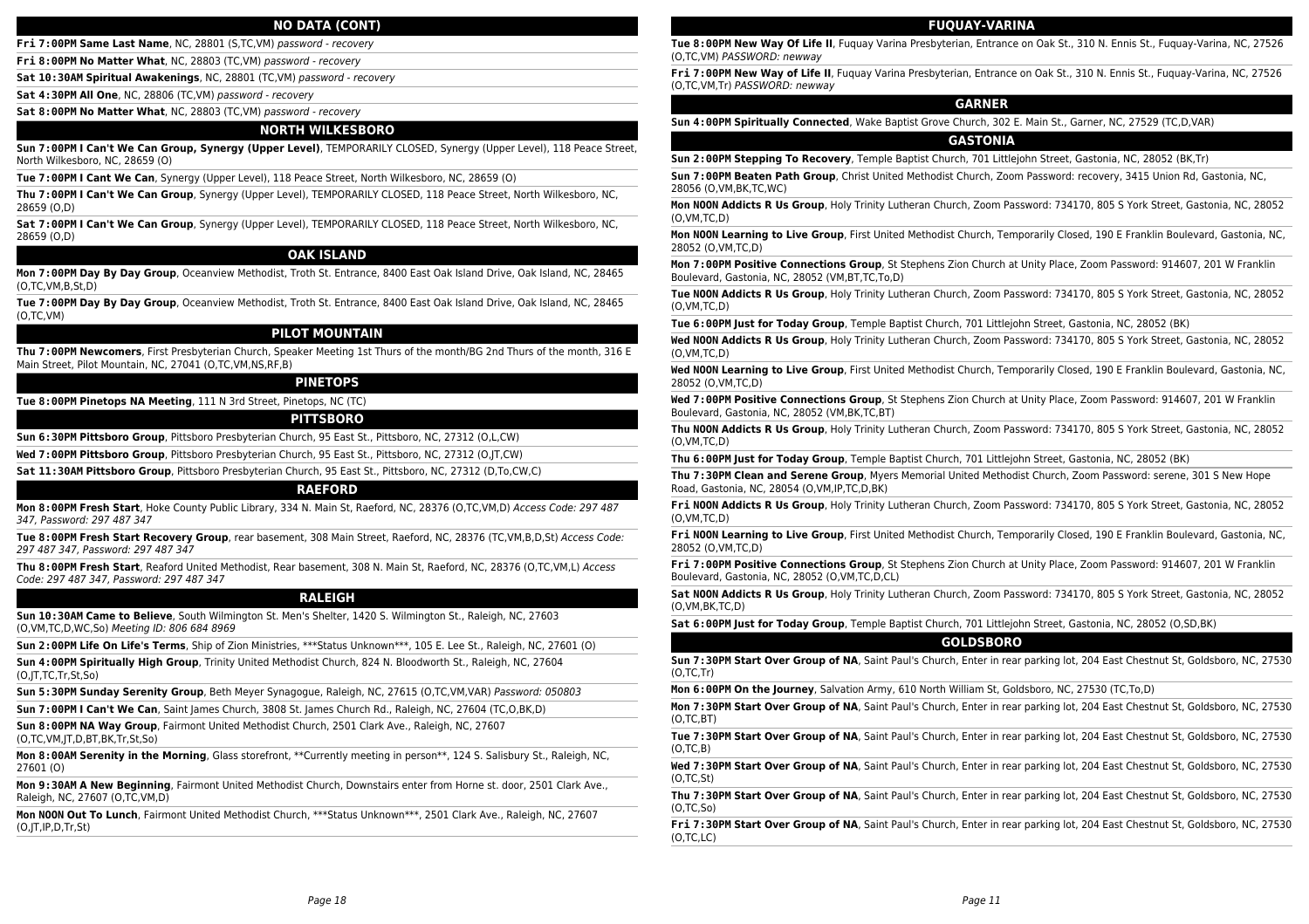#### **GOLDSBORO (CONT)**

**Sat 7:30PM Start Over Group of NA**, Saint Paul's Church, Enter in rear parking lot, 204 East Chestnut St, Goldsboro, NC, 27530 (O,TC,D)

# **GRAHAM**

**Sun 6:00PM Freedom To Live**, Graham Presbyterian Church, Scout Hut, 100 N. Maple St, Graham, NC, 27253 (O,D,CL)

**Tue 8:00PM Freedom To Live**, Graham Presbyterian Church, Scout Hut, 100 N. Maple St, Graham, NC, 27253 (O,L)

**Sat 6:00PM Freedom To Live**, Graham Presbyterian Church, Scout Hut, 100 N. Maple St, Graham, NC, 27253 (O,D,CL)

#### **GRANITE FALLS**

**Sun 1:00PM Spiritual Awakening**, First United Methodist Church, 9 Lakeside Avenue, Granite Falls, NC, 28630 (O)

#### **GREENSBORO**

**Sun 1:00PM Principles Before Personalities**, First Lutheran Church, Outdoors at Picnic Area, 3600 West Friendly Ave, Greensboro, NC, 27410 (NS,WC,O,CPC)

**Sun 3:00PM F.A.T.A.L. (From Ashes to A Life)**, 1800 Spring Garden St., Greensboro, NC, 27403 (O,SD,BK)

**Mon 7:00PM Desire to Live**, Urban Ministry, Outside, 130 JC Price Lane, Greensboro, NC, 27406 (LC,O)

**Mon 8:00PM F.A.T.A.L. (From Ashes to A Life)**, 1800 Spring Garden St., Greensboro, NC, 27403 (O,St)

**Mon 8:00PM Phoenix**, St. John's Methodist Church, 1304 Merritt Dr, Greensboro, NC, 27407 (O,D)

**Tue 6:30PM F.A.T.A.L. (From Ashes to A Life)**, 1800 Spring Garden St., Greensboro, NC, 27403 (O,Tr)

**Tue 7:00PM A Change Is Going to Come**, Faith Community Church, 417 Arlington St, Greensboro, NC, 27406 (O,D)

**Wed 6:00PM Dreams To Reality**, Beside Urban Ministry, Side parking lot, 130 JC Price Lane, Greensboro, NC, 27406 (O,L)

**Wed 6:00PM Unnamed Group**, Christ Lutheran Church, 3600 Lawndale Dr, Greensboro, NC, 27408 (O,L,ME)

**Wed 6:30PM Principles Before Personalities**, Greensboro Arboretum, Shelter near basketball court, 3220 Starmount Drive, Greensboro, NC, 27403 (BT)

**Wed 8:00PM F.A.T.A.L. (From Ashes to A Life)**, 1800 Spring Garden St., Greensboro, NC, 27403 (SD)

**Thu 6:00PM Dreams To Reality**, Urban Ministry, Outside, 130 JC Price Lane, Greensboro, NC, 27406 (LC,O)

**Thu 6:30PM Awakenings**, First Lutheran Church (Near Holden & Friendly), Outdoors at Picnic Area, 3600 West Friendly Ave, Greensboro, NC, 27410 (NS,LC,WC)

**Thu 6:30PM F.A.T.A.L. (From Ashes to A Life)**, 1800 Spring Garden St., Greensboro, NC, 27403 (O,SD,BK)

**Fri 6:00PM Dreams To Reality**, Urban Ministry, Outside, 130 JC Price Lane, Greensboro, NC, 27406 (O,LC)

**Fri 8:00PM F.A.T.A.L. (From Ashes to A Life)**, 1800 Spring Garden St., Greensboro, NC, 27403 (O,To,D)

**Fri 8:00PM Free At Last**, St. Stephen United Church Of Christ, 1000 Gorrell St., Greensboro, NC, 27406 (O,So)

**Fri 10:00PM Phoenix**, St. John's Methodist Church, 1304 Merritt Dr, Greensboro, NC, 27407 (O,CL)

**Sat 10:00AM Partners In Recovery**, Partnership Village, 135 Greenbriar Rd, Greensboro, NC, 27405 (O,D)

**Sat 10:00AM Steps To Freedom**, Inner Growth Ministry, 2806 H Randleman RD, Greensboro, NC, 27406 (O,WC,VAR,CPC,D)

**Sat 12:30PM No Reservations Required**, Metropolitan United Methodist Church, East Market & Benbow, 1701 East Market St, Greensboro, NC, 27401 (O,IW,Tr,St)

**Sat 7:00PM A Change Is Going to Come**, Faith Community Church, 417 Arlington St, Greensboro, NC, 27406 (O,D)

**Sat 8:00PM F.A.T.A.L. (From Ashes to A Life)**, 1800 Spring Garden St., Greensboro, NC, 27403 (O,SD,CL)

#### **GREENVILLE**

| Sun 3:00PM Vision of Hope, 1600 Chestnut St., Greenville, NC, 27834 (TC,S) |
|----------------------------------------------------------------------------|
|----------------------------------------------------------------------------|

**Mon NOON Vision of Hope**, 1600 Chestnut St., Greenville, NC, 27834 (O,VM,MED,D)

**Mon 6:00PM New Life**, 100 Huntgate dr, Greenville, NC, 27858 (O,D,WC,St)

**Mon 8:00PM Surrender to Win**, St Paul's Episcopal Chruch, 401 E. 4th Street, Greenville, NC, 27858 (TC)

**Tue NOON Vision of Hope**, 1600 Chestnut St., Greenville, NC, 27834 (O,TC,St)

**Tue 6:00PM New Life**, 100 Huntgate Dr.., Greenville, NC, 27858 (O,D,Tr,WC)

**Tue 8:00PM Surrender to Win**, St Paul's Episcopal Chruch, 401 E. 4th Street, Greenville, NC, 27858 (TC)

**Wed NOON Vision of Hope**, 1600 Chestnut St., Greenville, NC, 27834 (VM,MED,O)

**Wed 7:00PM Just For Today**, 100 Huntgate Dr., Greenville, NC, 27858 (D,O)

**Wed 7:00PM Surrender to Win**, St. Paul's Episcopal Church, In Back Parking Lot (Bring Your Own Chair), 401 E. 4th St., Greenville, NC, 27858 (TC,O,D)

**Thu NOON Vision of Hope**, 1600 Chestnut St., Greenville, NC, 27834 (O,TC,L,D)

#### **NAGS HEAD**

**Wed 7:30PM Miracles Happen**, St. Andrews by the Sea, Mile Post 13, 4212 S Virginia Dare Trail, Nags Head, NC, 27959 (STEP,O,DISC,TC,TW) Kim K 252-573-0822, Jim H 252-489-9895

**Fri 7:30PM Miracles Happen**, St. Andrews by the Sea, Mile Post 13, 4212 S Virginia Dare Trail, Nags Head, NC, 27959 (TC,O)

#### **NASHVILLE**

**Wed 8:00PM Courage to Change**, Nashville United Methodist Church, White Building, 110 E. Church St, Nashville, NC, 27856 (O,TC,VM,CL,LC)

# **NEW BERN**

**Sun 8:00PM Clean Freedom**, The Lighthouse, 400 New St, New Bern, NC, 28560 (O,TC,WC,D)

**Mon 6:30PM Serenity Sisters**, Womens Meeting, 4202 Country Club Rd, New Bern, NC, 28562 (TC,W)

**Mon 7:00PM Clean Freedom**, The Lighthouse, 400 New St, New Bern, NC, 28560 (O,VM,TC,D,BT,WC)

**Tue 6:30PM Small Wonders**, Christ Episcopal Church, 320 Pollack St, New Bern, NC, 28560 (O,TC,D)

**Wed 7:00PM Clean Freedom**, The Light, 400 New St, New Bern, NC, 28560 (O,VM,TC,L,WC)

**Wed 8:00PM Fresh Start Group**, 507 Contentnea Street, New Bern, NC

**Thu 6:30PM Small Wonders**, Christ Episcopal Church, 320 Pollack St, New Bern, NC, 28560 (O,TC,D) Candlelight Meeting

**Fri 7:00PM Fresh Start Group**, 4143 Dr MLK Jr Blvd, New Bern, NC, 28562 (¤,O)

**Fri 8:00PM Friday Night Meeting**, Mount Calvary Church, 509 Carroll St, New Bern, NC, 28560 (TC,O,D)

**Sat 7:00PM Clean Freedom**, The Light, 400 New St, New Bern, NC, 28560 (O,VM,TC,WC,D)

**Sat 7:00PM Fresh Start Group**, 4143 Dr MLK Jr Blvd, New Bern, NC, 28562 (¤,O)

#### **NEWTON**

**Sat 6:30PM Living Clean Group**, Abernethy Memorial Child Development Center, 1220 N. Shipp Avenue, Newton, NC, 28658 (O,RF)

#### **NO DATA**

| Sun 5:30PM Get Booked, NC, 28801 (TC, VM) password-recovery                                                                                                                                      |
|--------------------------------------------------------------------------------------------------------------------------------------------------------------------------------------------------|
| Sun 6:00PM LADIES NIGHT OUT, NC, 28806 (TC, VM) password - recovery                                                                                                                              |
| Sun 7:00PM AGAPE Group, NC, 28792 (TC, VM) password-recovery                                                                                                                                     |
| Sun 7:00PM We Are Not Interested -, NC, 28806 (TC,VM) password - recovery                                                                                                                        |
| Sun 8:00PM Easy Rider, NC, 28803 (TC, VM) password-recovery                                                                                                                                      |
| Mon 6:30PM Men's Night - Step Study, NC, 28806 (TC, VM) password-recovery                                                                                                                        |
| Mon 6:30PM Open the Book, NC, 28801 (BK, TC, VM) password-recovery                                                                                                                               |
| Mon 7:30PM Hour of Power, NC, 28801 (TC, VM) password - recovery                                                                                                                                 |
| Mon 8:00PM CHOSEN FROZEN, NC, 28803 (TC, VM) password - recovery                                                                                                                                 |
| Tue NOON STEPS AT NOON, NC, 28801 (TC, VM) password - recovery                                                                                                                                   |
| Tue 5:30PM Smells Like Recovery - Step Study, NC, 28646 (TC,VM) password - recovery                                                                                                              |
| Tue 7:00PM Rainbow Room, NC, 28803 (LGBT, TC, VM) password - recovery                                                                                                                            |
| Tue 7:00PM Squirrelly Group, NC, 28712 (TC, VM, D, O) password - recovery                                                                                                                        |
| Tue 7:30PM No Discracktions, NC, 28801 (TC, VM) password - recovery                                                                                                                              |
| Tue 8:00PM CIRCLE STREET - online meeting ONLY, NC, 28801 (O,TC,VM) password - recovery                                                                                                          |
| Wed 10:30AM Spiritual Awakening, NC, 28714 (O, VM, TC) password - recovery                                                                                                                       |
| Wed 7:00PM AGAPE Group, NC, 28792 (TC, VM) password - recovery                                                                                                                                   |
| Wed 7:00PM LADIES NIGHT OUT, NC, 28806 (TC, VM) password - recovery                                                                                                                              |
| Wed 7:00PM SPIRITUAL SOLUTIONS, NC, 28803 (TC, VM) password - recovery                                                                                                                           |
| Wed 8:00PM To Carry The Message, NC, 28804 (TC, VM) password - recovery                                                                                                                          |
| Thu 7:00PM Clean Works, NC, 28806 (TC, VM) password - recovery                                                                                                                                   |
| Thu 8:00PM Circle Street Group, NC, 28801 (TC, VM) password - recovery                                                                                                                           |
| Thu 8:00PM No Matter What, NC, 28803 (TC, VM) password - recovery                                                                                                                                |
| Thu 8:00PM Trans Recovery, Open discussion, Topics around challenges facing Transgender addicts seeking recovery from the<br>disease of addiction., NC, 28803 (VM, To, D, O) password - recovery |
| Fri 3:00PM Friday Lit @ Three, NC, 28801 (TC, VM) password - recovery                                                                                                                            |
| Fri 7:00PM AGAPE Group, NC, 28792 (TC, VM) password - recovery                                                                                                                                   |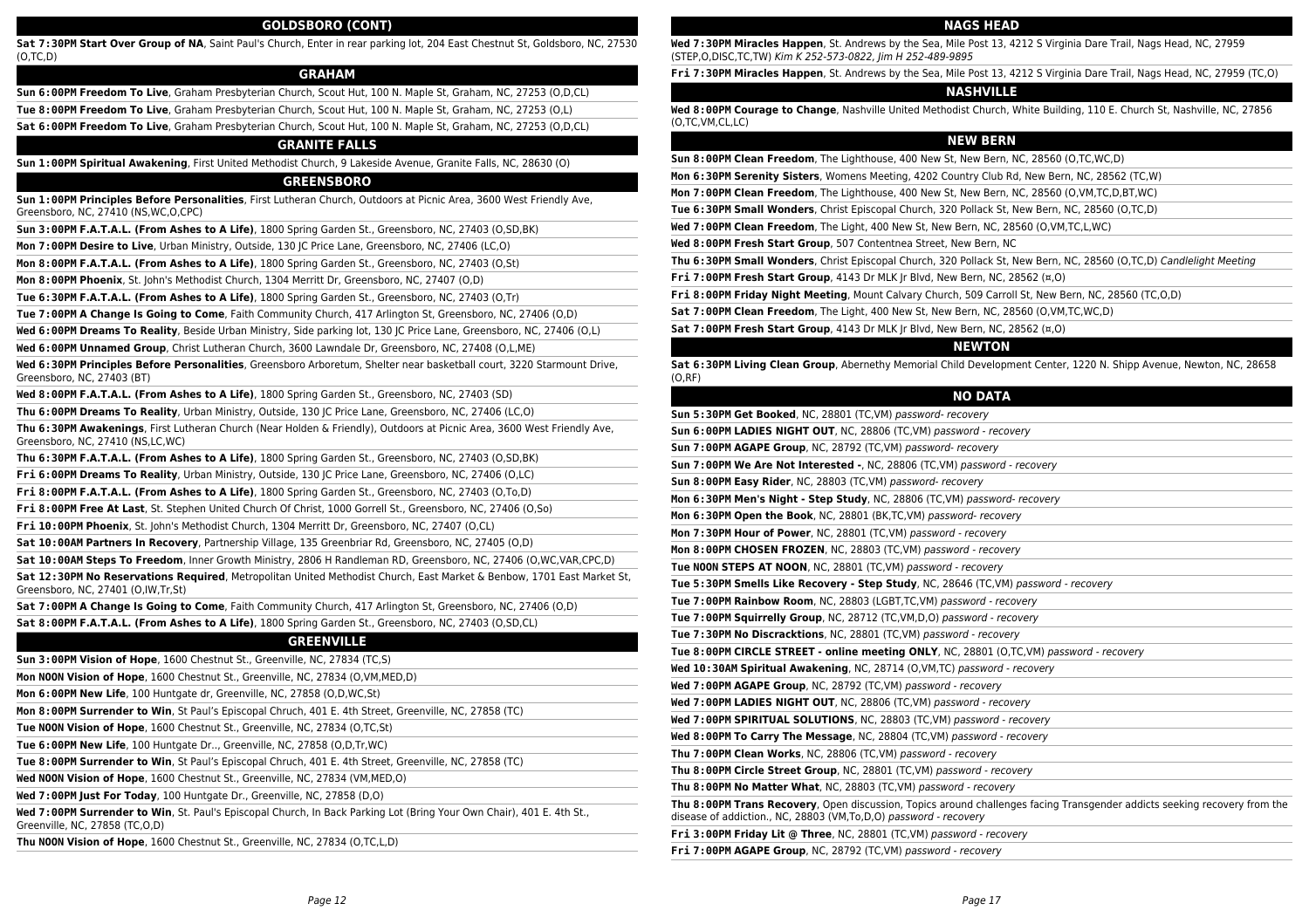## **LUMBERTON (CONT)**

**Mon 8:00PM Our Primary Purpose Group**, Our Primary Purpose Building, 120 W. 6th St, Lumberton, NC, 28358 (O,CW,D) 1st Monday Speaker Meeting

**Wed 8:00PM Our Primary Purpose Group**, Our Primary Purpose Building, 120 W. 6th St, Lumberton, NC, 28358 (O,CW,BT,L,BK)

**Fri 8:00PM Our Primary Purpose Group**, Our Primary Purpose Building, 120 W. 6th St, Lumberton, NC, 28358 (O,LIT,CW,WC)

#### **MACCLESFIELD**

**Wed 8:00PM Step In The Right Direction**, 12080 US 258, Macclesfield, NC, 27852

#### **MACON**

**Fri 7:00PM Primary Purpose Group**, across from Post Office, 107 Church St, Macon, NC, 27551 (BT,TC)

# **MARSHALL**

**Tue 6:30PM MADISON GROUP - meeting in parking, bring chairs-NO RESTROOMS**, Marshall Presbyterian Church, Mask provided if necessary, 165 S Main Street, Marshall, NC, 28753 (O,¤,D) Social Distance and Masks

#### **MARS HILL**

**Fri 7:00PM Madison Group - meeting capacity 15**, Mars Hill United Methodist Church-, 201 S. Main Street, Mars Hill, NC, 28754 (D,O) Masks and Social Distance Mandatory

# **MEBANE**

**Sat 10:00AM Line by Line** (Inside), 6101 Lebanon Road, Mebane, NC, 27302 (C,L,HL)

# **MOCKSVILLE**

**Sun 6:00PM Against All Odds**, First United Methodist Church, Basement of the Life Center across from church, 310 N Main Street, Mocksville, NC, 27028 (O,VM,TC,NS,WC,D)

**Thu 7:00PM Against All Odds**, First United Methodist Church, Basement of the Life center across from church, 310 N Main Street, Mocksville, NC, 27028 (O,TC,VM,NS,WC,St)

# **MOORESVILLE**

**Sun 7:30PM A New Beginning Group**, The Bridge Church of the Nazarene, 2940 Charlotte Highway, Mooresville, NC, 28117 (O)

**Tue 7:30PM A New Beginning Group**, The Bridge Church of the Nazarene, 2940 Charlotte Highway, Mooresville, NC, 28117

**Thu 7:30PM A New Beginning Group**, The Bridge Church of the Nazarene, 2940 Charlotte Highway, Mooresville, NC, 28117

**Sat 7:30PM A New Beginning Group**, The Bridge Church of the Nazarene, 2940 Charlotte Highway, Mooresville, NC, 28117

#### **MOREHEAD CITY**

**Sun 7:00PM Soaring Free**, Peer Recovery Center, 3900 Bridges St, Morehead City, NC, 28557 (O,SD)

**Mon 7:00PM Soaring Free**, Peer Recovery Center, 3900 Bridges St, Morehead City, NC, 28557 (O,L)

**Tue 7:00PM Soaring Free**, Peer Recovery Center, 3900 Bridges St., Morehead City, NC, 28557

**Wed 7:00PM Soaring Free**, Peer Recovery Center, 3900 Bridges St, Morehead City, NC, 28557 (O,IP)

**Thu 7:00PM Soaring Free**, Peer Recovery Center, 3900 Bridges St, Morehead City, NC, 28557 (O,D)

**Fri 7:00PM Soaring Free**, Peer Recovery Center, 3900 Bridges St, Morehead City, NC, 28557 (O,To) Planned Topic

**Sat 7:00PM Soaring Free**, Peer Recovery Center, 3900 Bridges St, Morehead City, NC, 28557 (O,D,CL)

# **MORGANTON**

**Sun 8:00PM Day by Day Group**, North Morganton Methodist Church,, 990 Sanford Drive, Morganton, NC, 28655 (O,WC)

**Mon 8:00PM One Step at a Time Group**, Queen Street Club House, 923 East Union Street, Morganton, NC, 28655 (O,WC)

**Wed 8:00PM Primary Purpose Group**, St Charles Catholic Church, TEMPORARILY CLOSED, 728 W Union Street, Morganton, NC, 28655 (O)

**Thu 8:00PM Day by Day Group**, North Morganton Methodist Church, 990 Sanford Drive, Morganton, NC, 28655 (O,WC)

**Fri 6:00PM Steppin' Up Group**, Queen St. Club House, 923 East Union Street, Morganton, NC, 28655 (O,L,IW,WC,St,SG)

#### **MOUNT AIRY**

**Mon 8:00PM Alive & Kickin**, The Sanctuary, 402 Worth St, Mount Airy, NC, 27030 (O,NS,WC,D)

**Tue 7:00PM Newcomers**, First Presbyterian Church, Fellowship Hall, 1st & 3rd Tuesday Step Study--5th Tuesday Tradition Study, 326 S Main Street, Mount Airy, NC, 27030 (TC,VM,O,LIT,NS,BK,WC)

#### **MURPHY**

**Thu 7:00PM Tri-County**, Free Methodist Church, 422 Valley River Ave., Murphy, NC, 28906 (O,D)

#### **GREENVILLE (CONT)**

**Thu 7:00PM Unity**, 100 Huntgate Dr., Greenville, NC, 27858 (WC,CD)

**Fri NOON Vision of Hope**, 1600 Chestnut St, Greenville, NC, 27834 (O,VM,L,D)

**Fri 6:30PM It Works**, Pl;ease park in front and use the main entrance., 901 Staton Rd, Greenville, NC, 27834 (TC)

**Fri 8:00PM Surrender to Win**, St Paul's Episcopal Chruch, 401 E. 4th Street, Greenville, NC, 27858 (TC)

**Sat 2:00PM Living Clean Group**, Unitarian Church, Across the street from fitness connection, 131 Oakmont Drive, Greenville, NC, 27858 (O,VM,L)

**Sat 6:00PM New Life**, 411 Watauga Ave., Greenville, NC, 27834 (O,TC,IP,D,WC)

**Sat 7:00PM Unity**, 100 Huntgate Dr., Greenville, NC, 27858 (WC,CD)

### **HAMPSTEAD**

**Mon 6:30PM Closer To Home**, Topsail Presbyterian Church, Zoom Password: serenity, 16249 US-17, Hampstead, NC, 28443 (BK,TC,VM)

**Thu 6:30PM Closer To Home**, Topsail Presbyterian Church, Meets in trailer in front., 16249 US-17, Hampstead, NC, 28443 (TC) Face Masks are required. Seats will be 6ft apart. Please refrain from physical contact. Bring your own food/drink.

# **HENDERSONVILLE**

**Wed 7:30PM We Do Recover**, Hendersonville, NC, 28792 (TC,VM)

#### **HICKORY**

**Sun 8:00PM Clean and Serene Group**, St. Aloysius Lutheran Church, 921 2nd Street NE, Hickory, NC, 28601 (O,VM,RF)

**Mon NOON Just for Today Group**, St. Luke's United Methodist Church, 52 16th Avenue North West, Hickory, NC, 28601 (O,RF,WC)

**Mon 8:00PM No Matter What Group**, Holy Trinity Lutheran Church, 547 6th Street NW, Hickory, NC, 28601 (O,To,D,WC)

**Tue NOON Just for Today Group**, St. Luke's United Methodist Church, 52 16th Avenue North West, Hickory, NC, 28601 (O,RF,WC)

**Tue 6:30PM Visions of Hope**, Shiloh Lutheran Church, 1011 Shiloh Lutheran Church Road, Hickory, NC, 28601

**Tue 8:00PM No Matter What Group**, Holy Trinity Lutheran Church, 547 6th Street NW, Hickory, NC, 28601 (O,BT,WC)

**Wed NOON Just for Today Group**, St. Luke's United Methodist Church, 52 16th Avenue North West, Hickory, NC, 28601 (O,RF,WC)

**Wed 6:30PM The Promise Is Freedom**, Chloe Waldrop Taylor Center, 112 2nd Ave SE, Hickory, NC, 28602 (O,WC)

**Wed 8:00PM Grateful We Ain't Dead**, Corinth Reformed Church, Closed meeting to addicts only, or those thinking they might have a drug problem., 150 16th Ave NW, Hickory, NC, 28601 (C)

**Thu NOON Just for Today Group**, St. Luke's United Methodist Church, 52 16th Avenue North West, Hickory, NC, 28601 (O,RF,WC)

**Thu 8:00PM No Matter What Group**, Holy Trinity Lutheran Church, 547 6th Street NW, Hickory, NC, 28601 (O)

**Fri NOON Just for Today Group**, St. Luke's United Methodist Church, 52 16th Avenue North West, Hickory, NC, 28601 (O,RF,WC)

**Fri 6:30PM The Promise Is Freedom**, Chloe Waldrop Taylor Center, 112 2nd Ave SE, Hickory, NC, 28602 (O)

**Fri 8:00PM Grateful We Ain't Dead**, Corinth Reformed Church, Closed meeting to addicts only, or those thinking they might have a drug problem., 150 16th Ave NW, Hickory, NC, 28601 (C)

**Fri 8:00PM Keep Hope Alive Group**, Morning Star Baptist Church, 126 4th Avenue SW, Hickory, NC, 28602 (O,RF,WC)

**Fri 9:10PM Grateful We Ain't Dead**, Corinth Reformed Church, Closed meeting to addicts only, or those thinking they might have a drug problem., 150 16th Ave NW, Hickory, NC, 28601 (C,Tr,TRD)

**Sat 8:30PM Just for Today Group**, St. Luke's Methodist Church, 52 16th Avenue North West, Hickory, NC, 28601 (O,RF,WC)

# **HIGH POINT**

**Tue NOON Honest Desire**, Masonic Lodge, 1215 E. Washington St, High Point, NC, 27260 (WC,VAR,O,V)

**Tue 8:00PM Keep It Simple**, Rankin Memorial Methodist Church, 314 Barker Ave, High Point, NC, 27262 (O,D)

**Thu 7:00PM Keep It Simple**, Rankin Memorial Methodist Church, 314 Barker Ave, High Point, NC, 27262 (O,D)

**Thu 7:00PM Spiritually High**, Forest Hills Presbyterian Church, 836 Lexington Ave, High Point, NC, 27262 (O,WC,D)

**Sat 7:00PM Spiritually High**, Forest Hills Presbyterian Church, 836 Lexington Ave, High Point, NC, 27262 (O,WC,CL)

# **HILLSBOROUGH**

**Sun 7:30PM Step by Step**, Hillsborough United Church of Christ, Outside (Bring Masks & Chairs), 200 Davis Rd., Hillsborough, NC, 27278 (O,L)